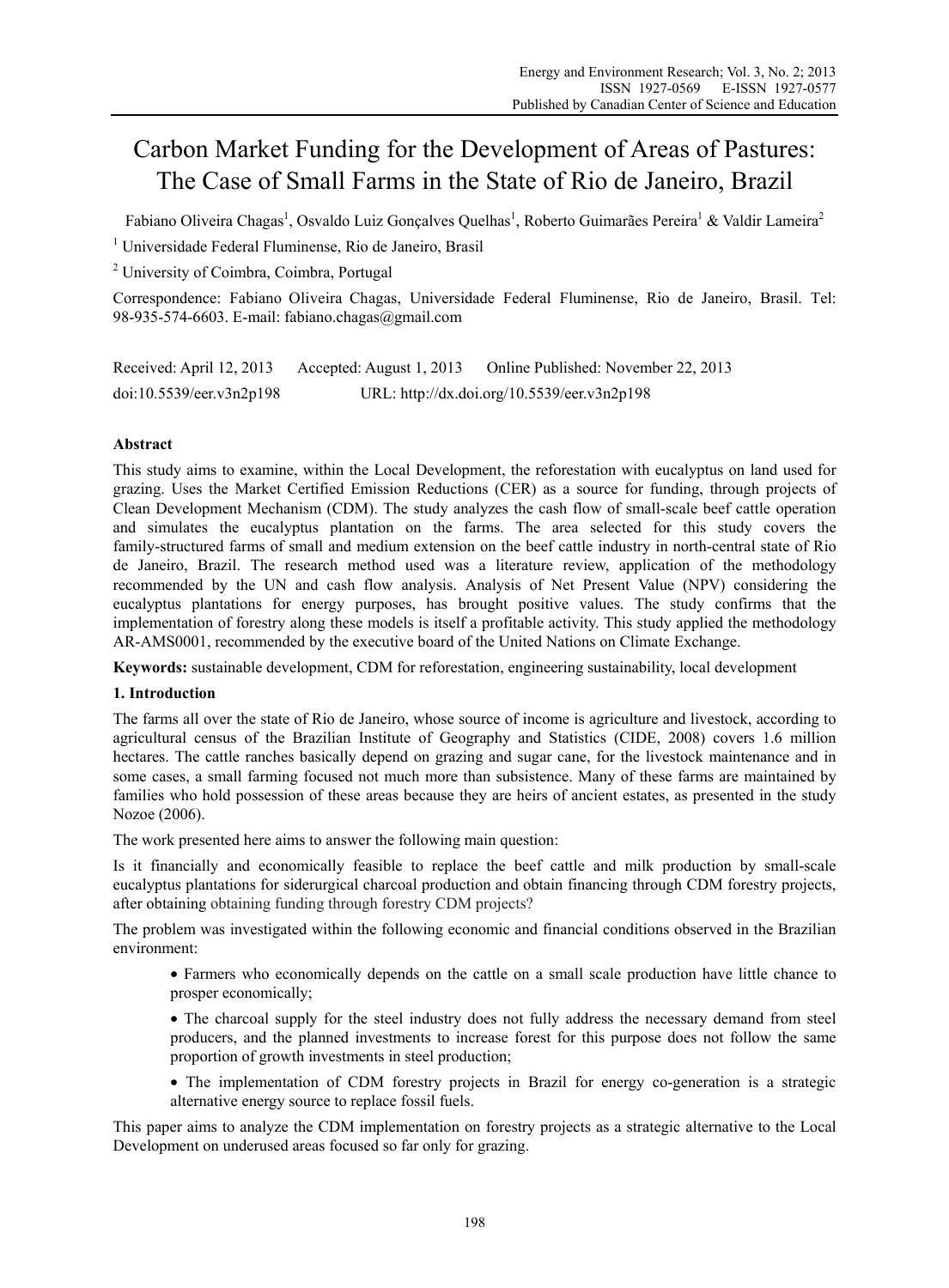Derive the following specific objectives:

- Run the economic and financial analysis of beef cattle and milk in the area where the research was performed;
- Studying the cash flow of a eucalyptus plantation in reforestation;
- Simulate an economic and financial planning to plant eucalyptus trees and cut trees on a 20 years plan to meet the siderurgical charcoal market demand.

The object of study are the farms of Rio de Janeiro's north-central area, which comprises Macae, Conceição de Macabu, Quissamã and Carapebus, family-owned small and medium extensions, between 25 and 60 hectares, and who use the cattle beef and milk as a source of income.

#### **2. Research Method**

We use a comparative study between the average income of livestock farms and the income from the quantification of Certified Emission Reduction (REC) from reforestation with eucalyptus sales to the charcoal market during 20 years.

The project CARBON FIX-TERRA BOA developed in Guararapes-Sao Paulo, Brazil, used this method in your project to calculate the reducing emissions of greenhouse gases through carbon sequestration by restoration of native forest. The area where the project was developed had been degraded due to its use as pasture area.

#### **3. Literature Review**

Green and Unruh (2010) in their study report that the implantation of CDM reforestation, such as the region studied here, generate positive impacts on local agriculture and increase income to the farmer, improving soil quality, increased capacity hydrographic investments in regional infrastructure, transfer of technology applied to agriculture, among others. However, the authors alert that there are potential risks of negative impacts that can limit the project implementation, such as the destruction of existing vegetation resources, increase threats of watter damage or even the decrease of watter availability.

The possible impacts caused on this type of implementation is not part of this document. On Brazil, by December 2010 only one forest carbon credits project won approval by the Authority designated as told by Puentes (2010). The project developed by Plantar S/A, entitled "Reforestation as Renewable Source of Wood Supply for Industrial Use in Brazil", aims to reduce GHG emissions in Brazilian metal industry and has an area of 11,700 hectares, located in the state of Minas Gerais, providing removal of 2.27 million tons of  $CO<sub>2</sub>$  over a period of 30 years. Puentes (2010) continues, reporting that two other projects were under development in Brazil: the first is the AES Tiete to reforest areas for permanent preservation around the reservoirs of the Tietê River, an area of 8000 hectares can capture 2.7 million hectares of tonnes of  $CO<sub>2</sub>$  in 30 years. The second is the Agroforestry Soroteca with 2319 hectares, removing 6.5 million tons of  $CO<sub>2</sub>$  in 24 years.

Reforestation CDM projects worldwide are using the methodology AR-AMS0001 to support their estimates. Puentes (2010) cites in his dissertation projects in India, with reductions of 11.5 million tonnes of  $CO<sub>2</sub>$  in Vietnam with reductions of 2.66 million tons of CO<sub>2</sub> and in Bolivia, Paraguay and Uganda minors scales.

#### *3.1 Estimating Carbon Sequestration*

According to the Brazilian Agricultural Research Corporation-EMBRAPA (2002), it is known that the ability of fixation and carbon uptake by trees is directly dependent on the species, considering the growth rate, longevity, planted area, the climate and other variables.

The study conducted here does not consider the costs of hiring regulated firms to analyze the feasibility of implementing the CDM project, the implementation of the project itself, and also does not consider the costs of monitoring and audits to be conducted during the 21 years of project implementation.

According to the Brazilian Agricultural Research Corporation-EMBRAPA (2002), it is known that the ability of fixation and carbon uptake by trees is directly dependent on the species, considering the growth rate, longevity, planted area, the climate and other variables.

The study conducted here does not consider the costs of hiring regulated firms to analyze the feasibility of implementing the CDM project, the implementation of the project itself, and also does not consider the costs of monitoring and audits to be conducted during the 21 years of project implementation.

#### 3.1.1 Calculation Methodology Adopted

In the proposed case study, the AR-AMS0001 methodology will be used, which becomes the "Methodology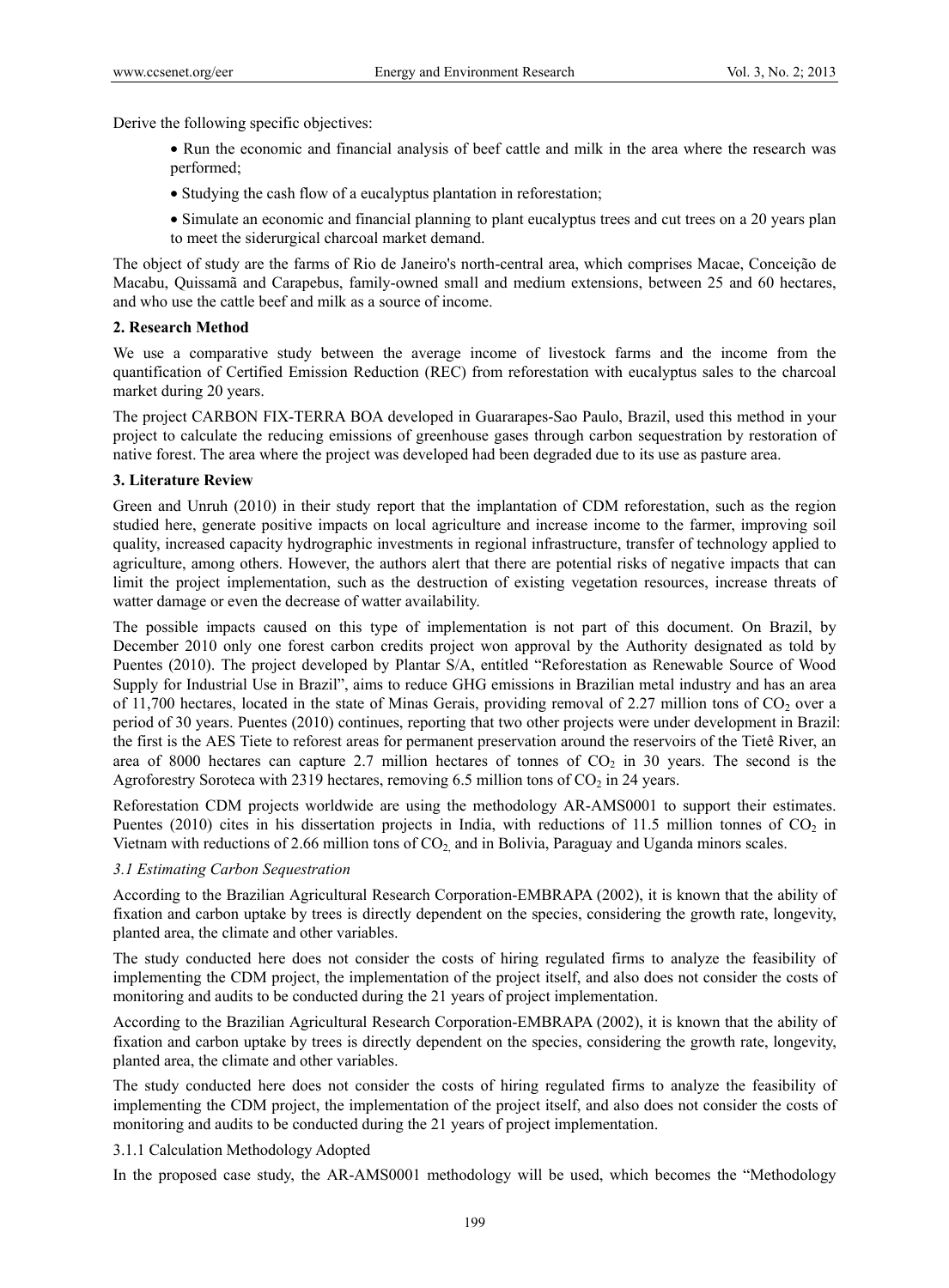simplified baseline and monitoring of afforestation and reforestation small-scale project activities under the clean development mechanism implemented on grasslands". This methodology is approved by IPCC-NGGIP, as part of ONU, to evaluate the economic potential of the use of CDM projects as a source of funding.

The methodology presents a series of equations for calculation, divided into two sections: the first is the baseline calculation and the second section is reserved for the monitoring processes.

The methodology provides equations to calculate:

- Carbon stock baseline:
- The above ground biomass estimates;
- Underground biomass estimates;
- Carbon stock below ground estimates;
- Baseline removal of Greenhouse gases within the project area;
- Calculation of identified leakage;
- RCE.

At the Monitoring section, there are equations to perform the following calculations:

- Carbon stocks of above-ground biomass;
- Carbon stocks in below-ground biomass;
- Measuring leakages;
- Net GHG removal calculation;
- Monitoring frequency.
- *3.2 Financial Analysis and Projections*

To perform a detailed analysis of the feasibility of a project some mathematical equations were used-financial, where part of a baseline and projections based on statistical simulations.

In these sections it applies methods of mathematical and financial for the following scenarios:

- Small-scale farms:
- Wood market for charcoal from eucalyptus reforestation covering 11/12 of the pasture area;
- Implementation of CDM project to carbon credits market in the reforested area.

## **4. Data Collection and Analysis, and Proposed Use of Carbon Credit Market or Local Development Growth**

#### *4.1 Estimate of Economic and Financial Beef Cattle and Milk in the Region*

Schier (2005), on his research, uses the principles of full absorption costing, which seeks to allocate the entire cost of producing the products.

The method described by Schier (2005) to calculate the full absorption costing considers the following variables:

- Expenses related to production (fixed and variable), which are treated as "sales cost";
- Net sales less cost of goods sold, resulting in gross profit for the period;
- Gross profit less the expenses of the period resulting in profit before applying taxes and social contribution on net income;
- When the production period is not totally sold, products in stock so go to the next period.

In this study, the following assumptions were made for the parameterization of the calculations for the determination of the cost:

For the milk market, the entire production is purchased by the dairy cooperatives in the city;

 Regarding to beef cattle market, when a farmer has availability to sell, there are never problems in abattoirs and / or butchers cities in buying the squad;

 To consider these two items, the research will not be considered the remaining stock or it was not sold in the period, the milk is harvested or weight of cattle for slaughter;

Since the raw material is nothing else than the amount of productive livestock that the farmer has, and knowing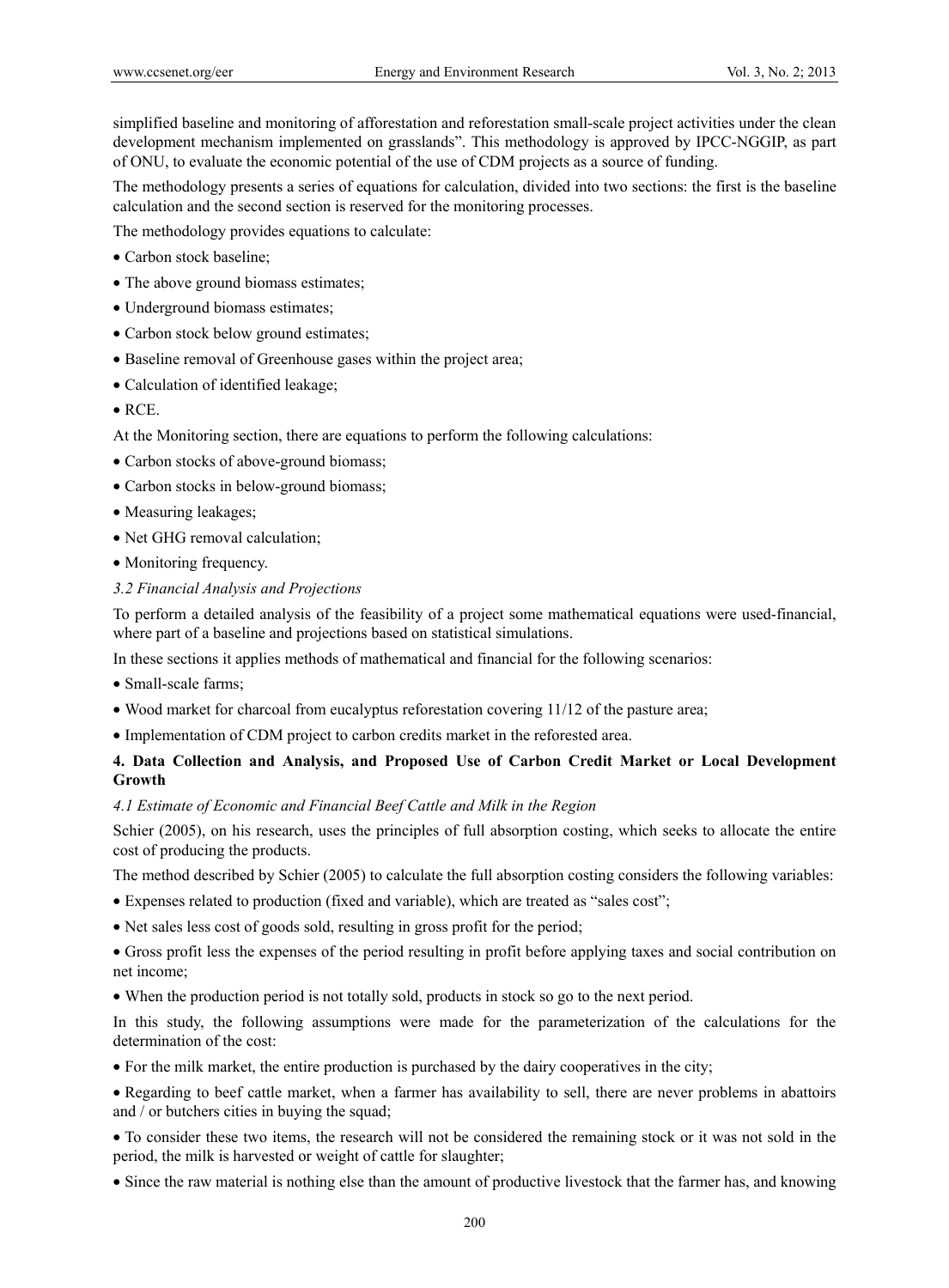that we are dealing with two distinct markets with the same ingredient (beef and milk), the cost of raw materials will result from the amount of productive animals and their depreciation;

 As characteristic of the region, because the flock feed predominantly on pasture, the cost of feeding livestock are derisory;

 The reproduction takes place by natural procedures, excluding the need to carry out artificial insemination. Therefore, there is no cost involved with insemination.

4.1.1 Accounting and Financial Analysis of Beef Cattle and Milk

For this study, the sample was taken for a property in the county of Macabuzinho in the city of Conceição de Macabu which has 72.5 hectares. Of these, 3 hectares for planting sugarcane, 1 hectare to the farmhouse and barn and all the rest, 67.5 acres for grazing. The property has 139 head of cattle crossbred with 98 matrices, 1 and 40 breeding males for fattening and subsequent sale for slaughter. This is scenario of livestock for the dairy industry used in this research.

#### 4.1.1.1 Roster Maintenance

Using the method of calculating the cost of milk production Segala and Silva (2007), we have in Table 1 the distribution of cows for a period of 4 months.

| Number of cows selected for reproduction | nov/09 | Dec/09 | jan/10 | Feb/10 |
|------------------------------------------|--------|--------|--------|--------|
| In lactation                             | 61     | 58     | 58     | 62     |
| Dry                                      | 18     | 19     | 20     | 19     |
| Heifers and heifer calves                | 19     | 21     | 19     |        |
| I cannot find precise English equivalent | 98     | 98     | 97     | 99     |

Table 1. Distribution of the squad for a period of four months

The squad has an average of 59 cows with this characteristic and applied to the purchase price of the matrices is \$ 2,000.00 already in milk production. Table 2 shows the monthly depreciation based on the presented data.

| Matrizes                               | Valor de<br>compra | Valor total    | Depreciaçã<br>o por ano | $\%$<br>depreciação<br>por mês | Valor depreciado<br>por mês |
|----------------------------------------|--------------------|----------------|-------------------------|--------------------------------|-----------------------------|
| 59 in the production<br>phase - Nov-09 | 2000               | R\$ 122.000,00 | 10%                     | 0,83%                          | R\$ 1.012,60                |
| 58 in the production<br>phase - Dec-09 | 2000               | R\$ 116.000,00 | 10%                     | 0,83%                          | R\$ 962,80                  |
| 58 in the production<br>phase - Jan-10 | 2000               | R\$ 116.000,00 | 10%                     | 0,83%                          | R\$ 962,80                  |
| 62 in the production<br>phase - Feb-10 | 2000               | R\$ 124,000,00 | 10%                     | 0,83%                          | R\$ 1.029,20                |

|  |  | Table 2. Depreciation of matrices for the milk production |
|--|--|-----------------------------------------------------------|
|  |  |                                                           |

Source: Research data.

About the energy costs were considered using a water pump used to clean and supply water tank, the equipment that keeps the refrigerated tank, forage harvester, tractor, milking equipment of the cane shredder (forage). At the time of getting vaccinated animals, buying up a lot for all the flock, and the cutting of milk plus a margin of 10%, so there is not a control vaccination per individual. On the farm, working directly with cattle in milk production the owner and one employee.

Table 3 shows the relationship of equipment and machinery used directly or indirectly for the milk production. Similarly the research used by Segala and Silva (2007), data were parameterized to contemplate the reality of the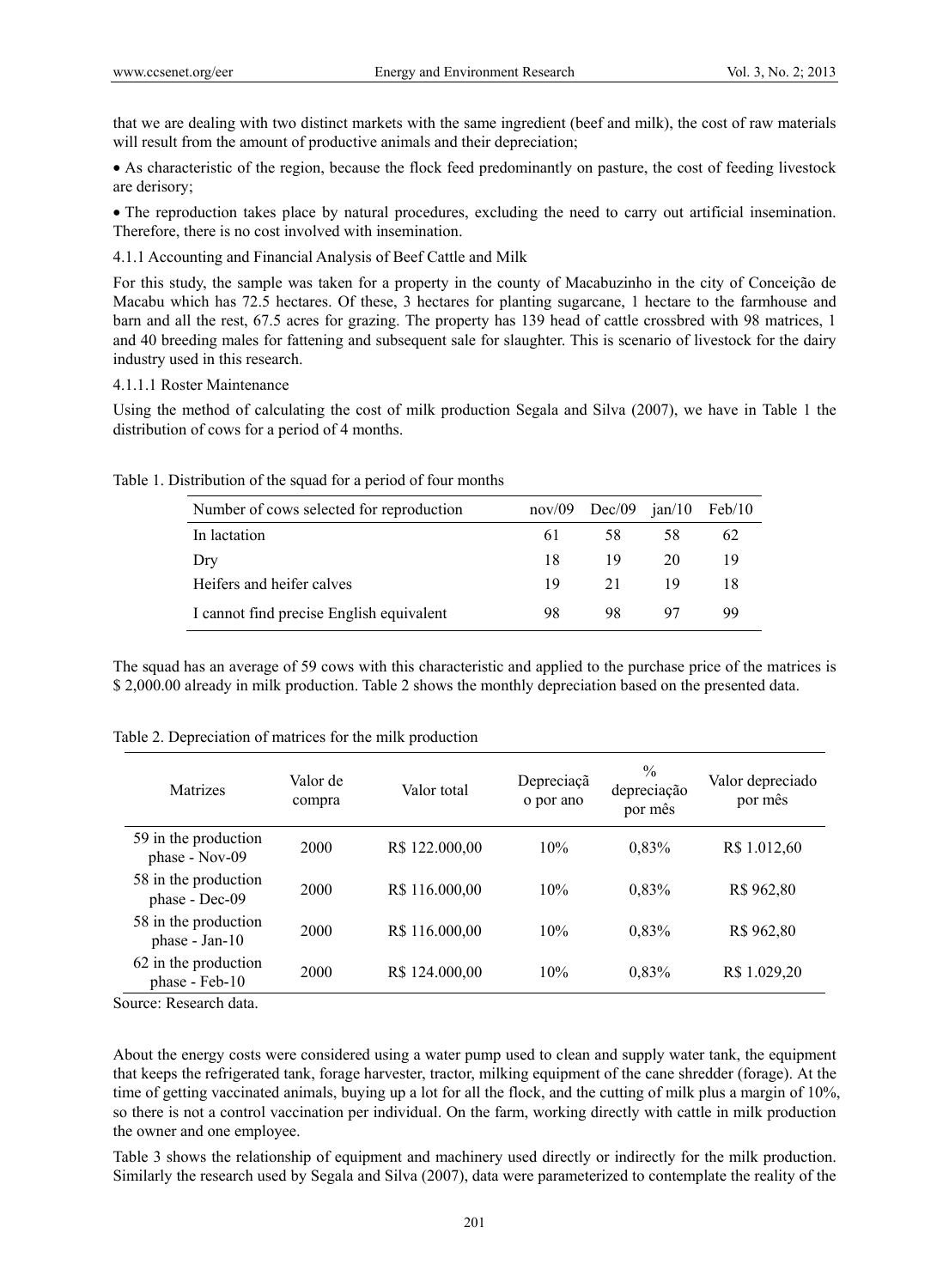farm, and therefore the region.

| <b>Item</b> | Purchase<br>amount               | Purchase<br>year | Annual<br>depreciation | Percentage<br>of use | Percentage of<br>use in other<br>activities | Monthly<br>depreciation<br>amount |
|-------------|----------------------------------|------------------|------------------------|----------------------|---------------------------------------------|-----------------------------------|
| Forage      | R\$ 9.700,00                     | 2001             | 14,28%                 | $100\%$              | $0\%$                                       | R\$ 115,43                        |
| Milking     | R\$ 30.000,00                    | 2004             | 10,00%                 | $100\%$              | $0\%$                                       | R\$ 250,00                        |
| Cooler      | R\$ 28.000,00                    | 2005             | 6,67%                  | $100\%$              | $0\%$                                       | R\$ 155,63                        |
| Mowing      | R\$ 2.800,00                     | 2003             | 10,00%                 | 50%                  | 50%                                         | R\$ 23,33                         |
| Feed truck  | R\$ 30.000,00                    | 2002             | 10,00%                 | 20%                  | 80%                                         | R\$ 250,00                        |
| Water pump  | R\$ 380,00                       | 2000             | 5,00%                  | 60%                  | 40%                                         | R\$ 1,58                          |
|             | Equipment's monthly depreciation |                  |                        |                      |                                             | R\$795,98                         |

## Table 3. Monthly Depreciation of equipment

Source: Research data, adapted to Segala and Silva (2007).

Table 4 below, is presented the calculation of depreciation of buildings and facilities that are designed to produce milk.

## Table 4. Estimated monthly depreciation for facilities

| Item                               | Investment<br>value      | Purchase<br>year | Annual<br>depreciation | Utilization<br>percentage | Utilization<br>percentage in<br>other activities | Monthly<br>depreciation |
|------------------------------------|--------------------------|------------------|------------------------|---------------------------|--------------------------------------------------|-------------------------|
| Covered corral                     | R\$ 70.000,0<br>0        | 2001             | $4\%$                  | 100%                      | $0\%$                                            | R\$ 233,33              |
| Machinery shed                     | R\$ 25.000,0<br>0        | 2001             | 4%                     | 33%                       | 67%                                              | R\$ 83,33               |
| Employee housing                   | R\$ 20.000,0<br>0        | 2001             | 4%                     | 100%                      | 0%                                               | R\$ 66,67               |
| Fences                             | R\$ 10.000,0<br>0        | 2000             | 10%                    | $100\%$                   | $0\%$                                            | R\$ 83,33               |
| Power grid                         | R\$ 10.000,0<br>0        | 1999             | 10%                    | 100%                      | $0\%$                                            | R\$ 83,33               |
| Water/plumbing<br>network          | R\$ 10.000,0<br>$\theta$ | 1999             | 10%                    | 20%                       | 80%                                              | R\$ 83,33               |
| Breeding bull                      | R\$ 5.000,00             | 1999             | 10%                    | 100%                      | $0\%$                                            | R\$ 41,67               |
| Monthly depreciation of facilities |                          |                  |                        |                           |                                                  | R\$ 675,00              |

Source: Research data, adapted to Segala and Silva (2007).

## 4.1.1.2 Overall Production Costs

From these surveys covering up the front approaches and adaptations to research Segala and Silva (2007), Table 5, below was generated, and presents a summary of the realized values, containing the calculation of the monthly average cost of milk production. On not considering the depreciation, the value of production would decrease a lot, and it is shown in Table 6 below.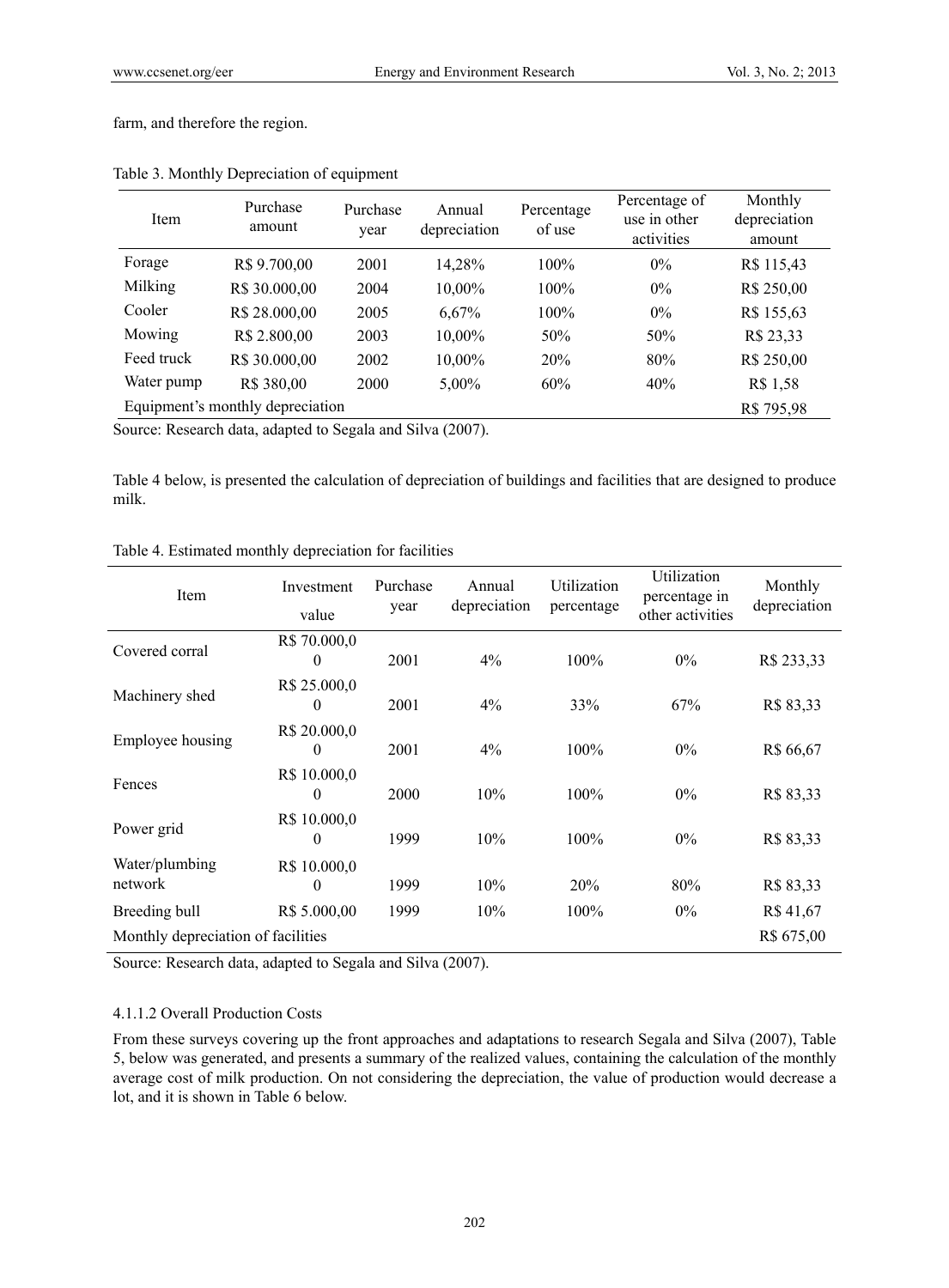|                                                 |              | Vertica      |                                                      | Vertica     |              | Vertica     |              | Vertical |
|-------------------------------------------------|--------------|--------------|------------------------------------------------------|-------------|--------------|-------------|--------------|----------|
| Cost of Milk                                    | November     | 1            | December                                             | 1           | January      | 1           | February     | analysi  |
| Production                                      | 2010         | analysi      | 2010                                                 | analysi     | 2010         | analysi     | 2010         | $\sf S$  |
|                                                 |              | $\, {\bf S}$ |                                                      | $\mathbf S$ |              | $\mathbf S$ |              |          |
| Fuel                                            | R\$400,00    | 5,72%        | R\$400,00                                            | 5,73%       | R\$400,00    | 5,76%       | R\$400,00    | 5,70%    |
| Light<br>consumption                            | R\$ 800,00   | 11,43%       | R\$ 800,00                                           | 11,46%      | R\$ 800,00   | 11,52%      | R\$ 800,00   | 11,41%   |
| Facility<br>depreciation                        | R\$ 675,00   | 9,65%        | R\$ 675,00                                           | 9,67%       | R\$ 675,00   | 9,72%       | R\$ 675,00   | 9,63%    |
| Depreciation<br>of matrices                     | R\$ 1.012,60 | 14,47%       | R\$ 962,80                                           | 13,79%      | R\$ 962,80   | 13,86%      | R\$ 1.029,20 | 14,68%   |
| Depreciation<br>of machinery<br>and equipment   | R\$ 795,98   | 11,37%       | R\$ 795,98                                           | 11,40%      | R\$ 795,98   | 11,46%      | R\$ 795,98   | 11,35%   |
| Service,<br>maintenance<br>and cleaning         | R\$45,00     | 0,64%        | R\$ 45,00                                            | 0,64%       | R\$ 45,00    | 0,65%       | R\$45,00     | 0,64%    |
| Medicine,<br>vaccines, and<br>veterinary        | R\$ 114,50   | 1,64%        | R\$ 148,00                                           | 2,12%       | R\$ 112,00   | 1,61%       | R\$ 112,00   | 1,60%    |
| <b>Salaries</b><br>(including<br>charges)       |              |              | R\$ 3.154,60 45,08% R\$ 3.154,60 45,19% R\$ 3.154,60 |             |              | 45,42%      | R\$ 3.154,60 | 44,99%   |
| Total costs                                     | R\$ 6.997,68 | 100%         | R\$ 6.981,38                                         | 100%        | R\$ 6.945,38 | 100%        | R\$ 7.011,78 | 100%     |
| Monthly milk<br>production                      | 21960        | litros       | 20880                                                | litros      | 20880        | litros      | 22320        | litros   |
| Cost per liter<br>of milk                       | R\$ 0,32     |              | R\$ 0,33                                             |             | R\$ 0,33     |             | R\$ 0,31     |          |
| Selling price<br>per liter                      | R\$ 0,65     |              | R\$ 0,65                                             |             | R\$ 0,65     |             | R\$ 0,65     |          |
| Profit or loss<br>per liter of<br>milk produced | R\$ 0,33     |              | R\$ 0,32                                             |             | R\$ 0,32     |             | R\$ 0,34     |          |
| Monthly<br>revenue                              | R\$ 7.276,32 |              | R\$ 6.590,62                                         |             | R\$ 6.626,62 |             | R\$ 7.496,22 |          |

# Table 5. Overall cost production

Source: Research data, adapted to Segala and Silva (2007).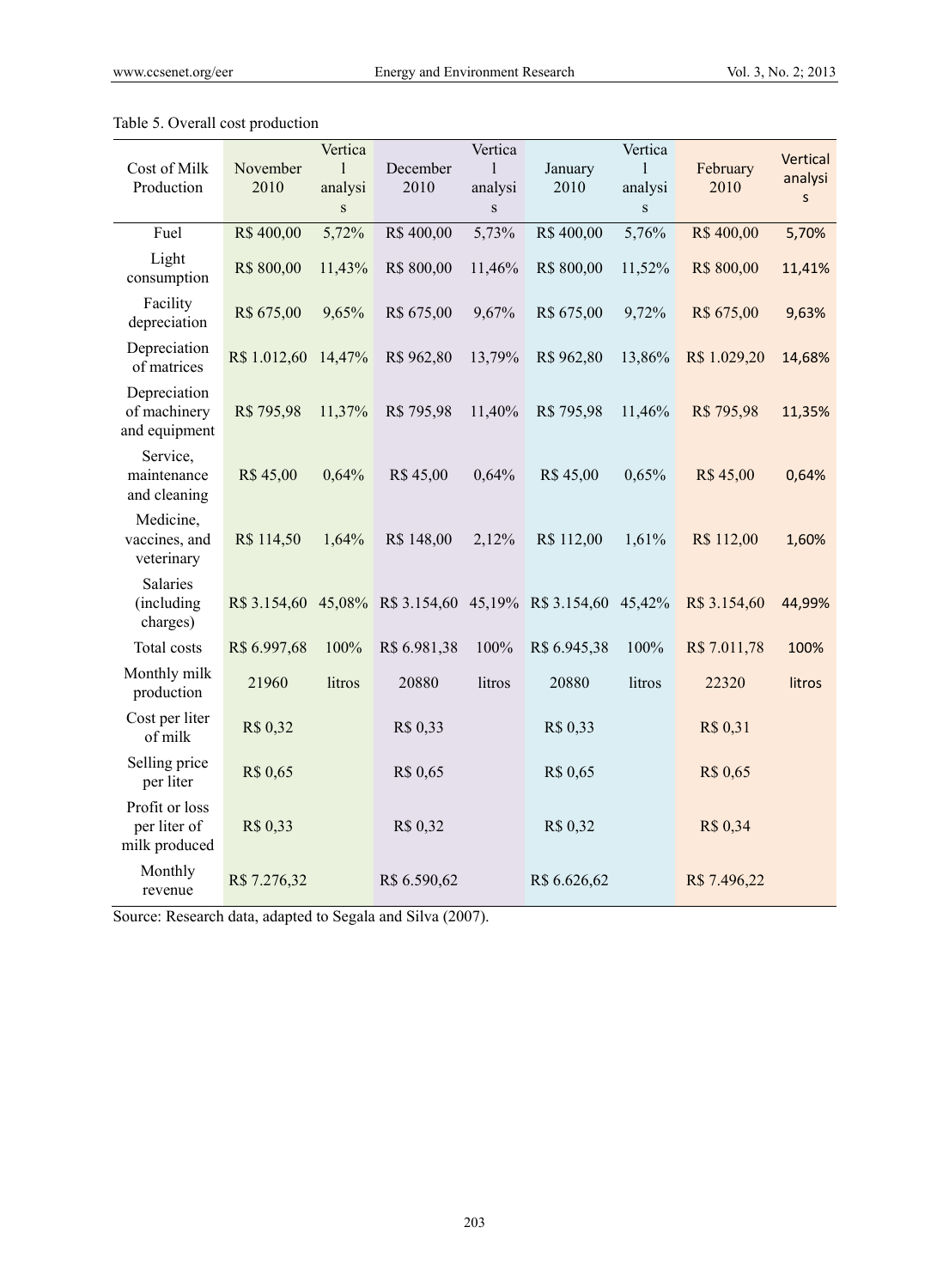| Cost of Milk<br>Production                      | November<br>2010 | Vertical<br>analysis | December<br>2010 | Vertical<br>analysis | January 2010                                                | Vertical<br>analysis | February<br>2010 | Vertical<br>analysis |
|-------------------------------------------------|------------------|----------------------|------------------|----------------------|-------------------------------------------------------------|----------------------|------------------|----------------------|
| Fuel                                            | R\$400,00        | 8,86%                | R\$400,00        | 8,80%                | R\$400,00                                                   | 8,87%                | R\$400,00        | 8,87%                |
| Light<br>consumption                            | R\$ 800,00       | 17,72%               | R\$ 800,00       | 17,59%               | R\$ 800,00                                                  | 17,73%               | R\$ 800,00       | 17,73%               |
| Service,<br>maintenance,<br>and cleaning        | R\$45,00         | 1,00%                | R\$45,00         | 0,99%                | R\$ 45,00                                                   | 1,00%                | R\$45,00         | 1,00%                |
| Medicine,<br>vaccines, and<br>veterinary        | R\$ 114,50       | 2,54%                | R\$ 148,00       | 3,25%                | R\$ 112,00                                                  | 2,48%                | R\$ 112,00       | 2,48%                |
| <b>Salaries</b><br>(including)<br>charges)      | R\$ 3.154,60     | 69,88%               |                  |                      | R\$ 3.154,60 69,37% R\$ 3.154,60 69,92% R\$ 3.154,60 69,92% |                      |                  |                      |
| Total costs                                     | R\$4.514,10      | 100%                 | R\$4.547,60      | 100%                 | R\$ 4.511,60                                                | 100%                 | R\$4.511,60      | 100%                 |
| Monthly Milk<br>Production                      | 21960            | litros               | 20880            | litros               | 20880                                                       | litros               | 22320            | litros               |
| Cost per liter of<br>milk                       | R\$ 0,21         |                      | R\$ 0,22         |                      | R\$ 0,22                                                    |                      | R\$ 0,20         |                      |
| Selling price per<br>liter                      | R\$ 0,65         |                      | R\$ 0,65         |                      | R\$ 0,65                                                    |                      | R\$ 0,65         |                      |
| Profit or loss per<br>liter of milk<br>produced | R\$ 0,44         |                      | R\$ 0,43         |                      | R\$ 0,43                                                    |                      | R\$ 0,45         |                      |
| Monthly<br>revenue                              | R\$ 9.759,90     |                      | R\$ 9.024,40     |                      | R\$ 9.060,40                                                |                      | R\$ 9.996,40     |                      |

Table 6. Overall cost production excluding depreciation

Source: Data from the survey, adapted the Segala and Silva (2007).

## 4.1.1.3 Values from the Slaughter Sales Operation

On the farm taken per sample, born approximately 45 males and 45 females annually, which represents 6-7 animals per month. Females are focused exclusively milk production and thus replacing the animals leaving the productive period and headed to slaughter. Table 7 shows the estimated annual births in the farm and the amount of animals that are fattening and subsequent slaughter. Table 8 shows the projected monthly revenue considering the income with cattle for slaughter. The price for the animal is published on an electronic online service market for cattle in Brazil (PECUARIA, 2012).It was taken the value of cattle for slaughter by R \$ 1,170.00 and R \$ 880.00 for the female.

Table 7. Estimated monthly revenue with cattle

| Number of<br>animals born | Per year | Females To<br><b>Reset Milk</b><br>Production | Annual<br>surplus | Monthly<br>for<br>slaughter | Price of the<br>animal for<br>slaughter | Value<br>calculated on<br>sale |
|---------------------------|----------|-----------------------------------------------|-------------------|-----------------------------|-----------------------------------------|--------------------------------|
| Males                     | 42       |                                               | 42                | 3                           | R\$ 1.170,00                            | R\$ 3.510,00                   |
| Females                   | 42       |                                               | 34                | 2                           | R\$ 880,00                              | R\$ 1.760,00                   |
| Total                     |          |                                               |                   |                             |                                         | R\$ 5.270,00                   |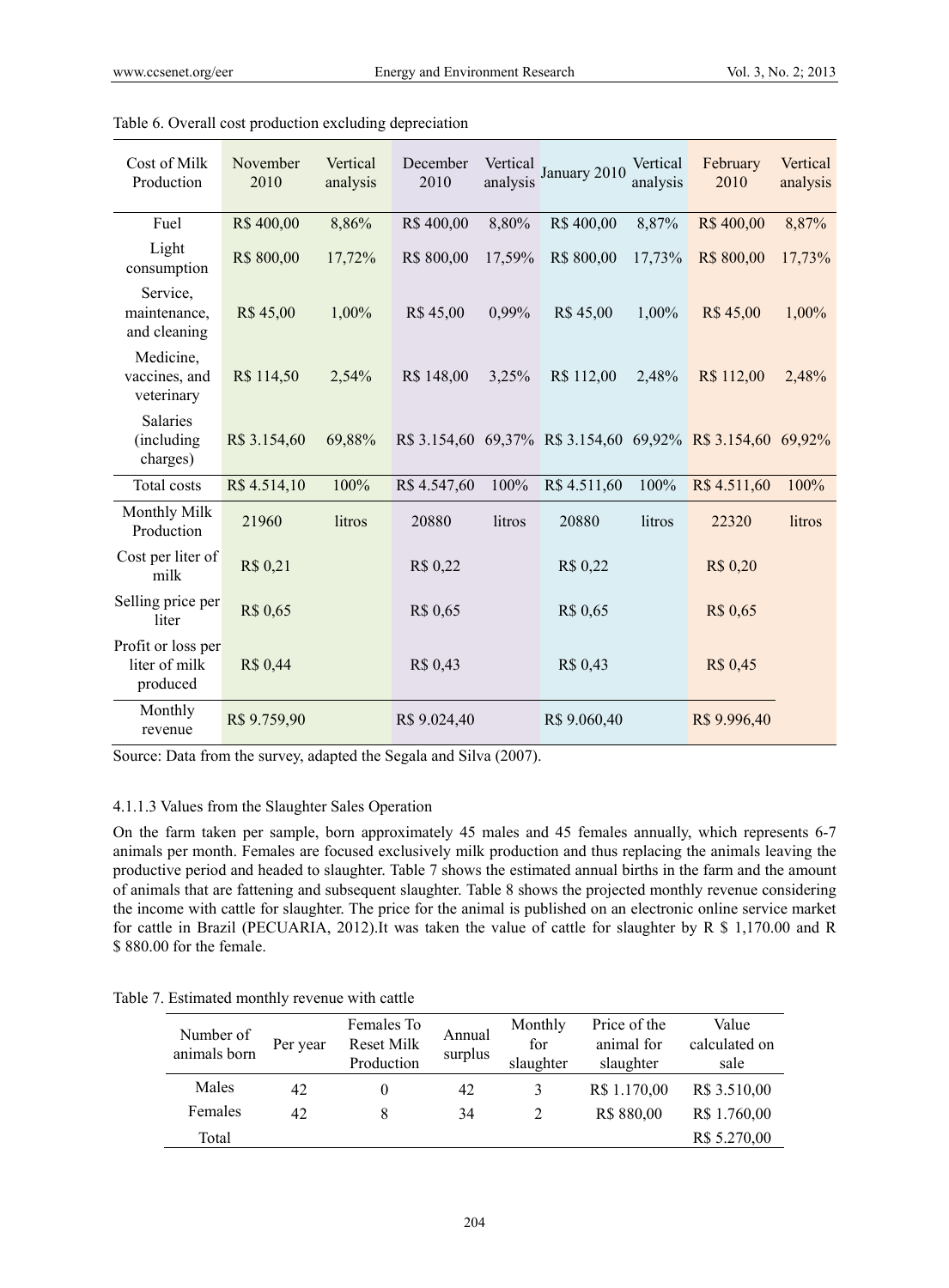| Without<br>Depreciation | Month 1       | Month 2       | Month 3       | Month 4       | Average<br>monthly value | Average annual<br>value |
|-------------------------|---------------|---------------|---------------|---------------|--------------------------|-------------------------|
| Milk Revenue            | R\$ 9.759,90  | R\$ 9.024,40  | R\$ 9.060,40  | R\$ 9.996,40  | R\$ 9.460,28             | R\$ 113.523,30          |
| Revenue Cut             | R\$ 5.270,00  | R\$ 5.270,00  | R\$ 5.270,00  | R\$ 5.270,00  | R\$ 5.270,00             | R\$ 63.240,00           |
| <b>Balance</b>          | R\$ 15.029,90 | R\$ 14.294,40 | R\$ 14.330,40 | R\$ 15.266.40 | R\$ 14.730.28            | R\$ 176.763,30          |
|                         |               |               |               |               |                          |                         |
| With<br>depreciation    | Month 1       | Month 2       | Month 3       | Month 4       | Average<br>monthly value | Average annual<br>value |
| Milk Revenue            | R\$ 7.276,32  | R\$ 6.590,62  | R\$ 6.626,62  | R\$ 7.496,22  | R\$ 6.997,45             | R\$ 83.969,34           |
| Revenue Cut             | R\$ 5.270,00  | R\$ 5.270,00  | R\$ 5.270,00  | R\$ 5.270,00  | R\$ 5.270,00             | R\$ 63.240,00           |

Table 8. Forecast monthly and annual revenue of ranching family

#### 4.2 *Simulation of Eucalyptus Plantation*

The survey includes soil preparation, planting and harvesting in two scenarios: with 67.5 ranch. Based on the forecast growth generated by SisEucalipto, Table 9 shows the growth trend as volume and curves Current Annual Increment (ICA) and Mean Annual Increment (MAI).By ICA has growth volume occurred within one year, and IMA to the result of dividing the volume by the age of the forest. Note that the curve ICA reaches a maximum value before the curve IMA, the 8th year of planting, and that the two curves intersect at the point of maximum IMA.

| Age            | Dominant<br>height (m) | trees/ Ha | Average<br>diameter (cm) | Average<br>height $(m)$ | Basal<br>Area $\text{cm}^2$ ) | <b>Total Volume</b><br>(m <sup>3</sup> ) | I.M.A. | I.C.A. |
|----------------|------------------------|-----------|--------------------------|-------------------------|-------------------------------|------------------------------------------|--------|--------|
| л.             | 4,3                    | 1650      | $\overline{4}$           | 3,6                     | 2                             | 3                                        | 3      | 3      |
| 2              | 9,7                    | 1650      | 10,3                     | 8,1                     | 13,7                          | 45,9                                     | 22,9   | 42,9   |
| 3              | 13,8                   | 1650      | 14                       | 11,6                    | 25,4                          | 122                                      | 40,7   | 76,1   |
| $\overline{4}$ | 17,1                   | 1648      | 16,4                     | 14,4                    | 34,7                          | 206,1                                    | 51,5   | 84,1   |
| 5              | 19,7                   | 1646      | 18                       | 16,6                    | 42                            | 288                                      | 57,6   | 81,9   |
| 6              | 22                     | 1642      | 19,2                     | 18,4                    | 47,8                          | 364,3                                    | 60,7   | 76,3   |
| 7              | 23,9                   | 1638      | 20,2                     | 20                      | 52,4                          | 434,2                                    | 62     | 69,9   |
| 8              | 25,5                   | 1633      | 20,9                     | 21,4                    | 56,3                          | 497,6                                    | 62,2   | 63,4   |
| 9              | 26,9                   | 1628      | 21,6                     | 22,6                    | 59,4                          | 555,1                                    | 61,7   | 57,5   |

Table 9. Prognosis of forest yield per hectare planted eucalyptus

Source: Research data generated by SisEucalipto.

Forest cycle is driving the growth of the buds of trees newly planted or freshly cut. To consider the horizon of 21 years and cuts every 7 years, the analysis is based on three cycles forest.

The information presented by the work of EMBRAPA are based on surveys conducted with farmers where its properties include planting pine and eucalyptus as a production system.

For operations of planting and cultivation of eucalyptus should be considered:

- Preparation area;
- Planting;
- Weed control;
- Age cut-off;
- Costs;
- Productivity;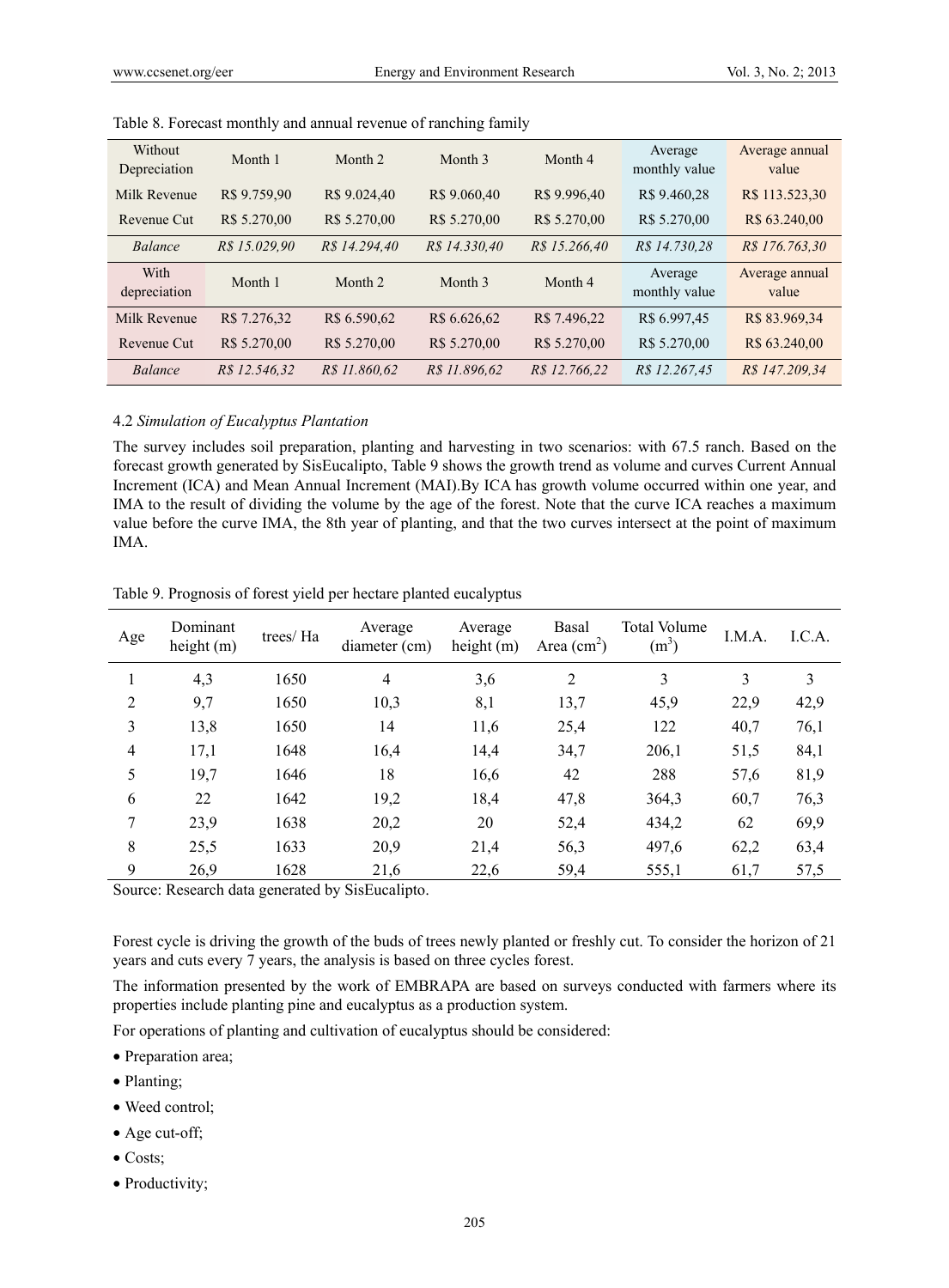In the simulation hypothesis of this project was performed to analyze the planting of *Eucalyptus urograndis* in Conceição de Macabu property that was taken per sample, 67.5.Estimates were calculated from the values suggested in the EMBRAPA research (2005) and CEPEA-Center for Advanced Studies in Applied Economics from USP.

It has a *stereo* equivalent to 1 m<sup>3</sup> of wood, commonly used measurement unit in the market forester. The CEPEA published in his newsletter in the month of Forestry September/2012 that the average value of the stereo stand for the energy market is priced at \$ 50, 00.However, in considering whether a more conservative estimate, taking as reference values proposed by the Forestry Program of Arcelor Mittal (2008), the value of the stereo is \$ 20.00. These values composes Table 10.

| Production and income                    | Volume<br>produced<br>by 7-year<br>forest<br>cycle<br>$(m^3/ha)$ | <b>Stere</b><br>Value<br>(Value)<br>provided<br>by<br>CEPEA) | Estimated<br>revenue<br>per hectare | Revenue generated<br>by<br>forest cycle (65ha<br>of forest) |
|------------------------------------------|------------------------------------------------------------------|--------------------------------------------------------------|-------------------------------------|-------------------------------------------------------------|
| Stere Value (supplied by CEPEA)          | 434,2                                                            | R\$ 50,00                                                    | R\$ 21.710,00                       | R\$ 1.411.150,00                                            |
| Stere Value (suggested by ArcelorMittal) | 434,2                                                            | R\$ 20,00                                                    | R\$ 8.684,00                        | R\$ 564.460,00                                              |

Table 10. Forecast of revenue cycle for forest planting in 65 hectares

#### *4.3 Execution of the Calculations According to the Methodology AR-AMS0001*

With respect to this research project, the selected methodology is the AR-AMS0001, "Exhibit A", which is to be applied in reforestation projects carried out in the pastures.

4.3.1 Baseline GHG Removal at the Sinkhole

The calculation methodology provides equations to calculate:

- The above ground biomass estimates;
- Underground biomass estimates;
- Baseline the baseline removal of Greenhouse gases (GHG) in the vicinity of the project;
- Estimated leakage calculation;
- RCE.

Some of the equations are presented in this summary. The equation 3.1 brings as a result the stock of carbon in living biomass in the project region.

$$
B(t) = \sum_{i=1}^{I} (B(t) + B_{i(t)i})^* A_i
$$
\n(3.1)

Where:

 $B_{\theta}$  = the carbon stock in living biomass in the project region at time (t) the absence of project activity expressed in tC (tonne of carbon);

 $B(t) = i$  is the biomass carbon stock above ground so in time *(t)* of the stratum *(i)* in the absence of the project activity expressed in t C/ha (tons of carbon per hectare);

 $B_{B(t)} = i$  is the carbon stock in below-ground biomass at time (t) of the stratum

*(I)* in the absence of the project activity expressed in t C/ha (tons of carbon per hectare);

 $A_{\hat{\mu}}$  = Area of stratum design expressed in ha (hectares);

 $i =$  stratum i ( $i =$  total number of strata).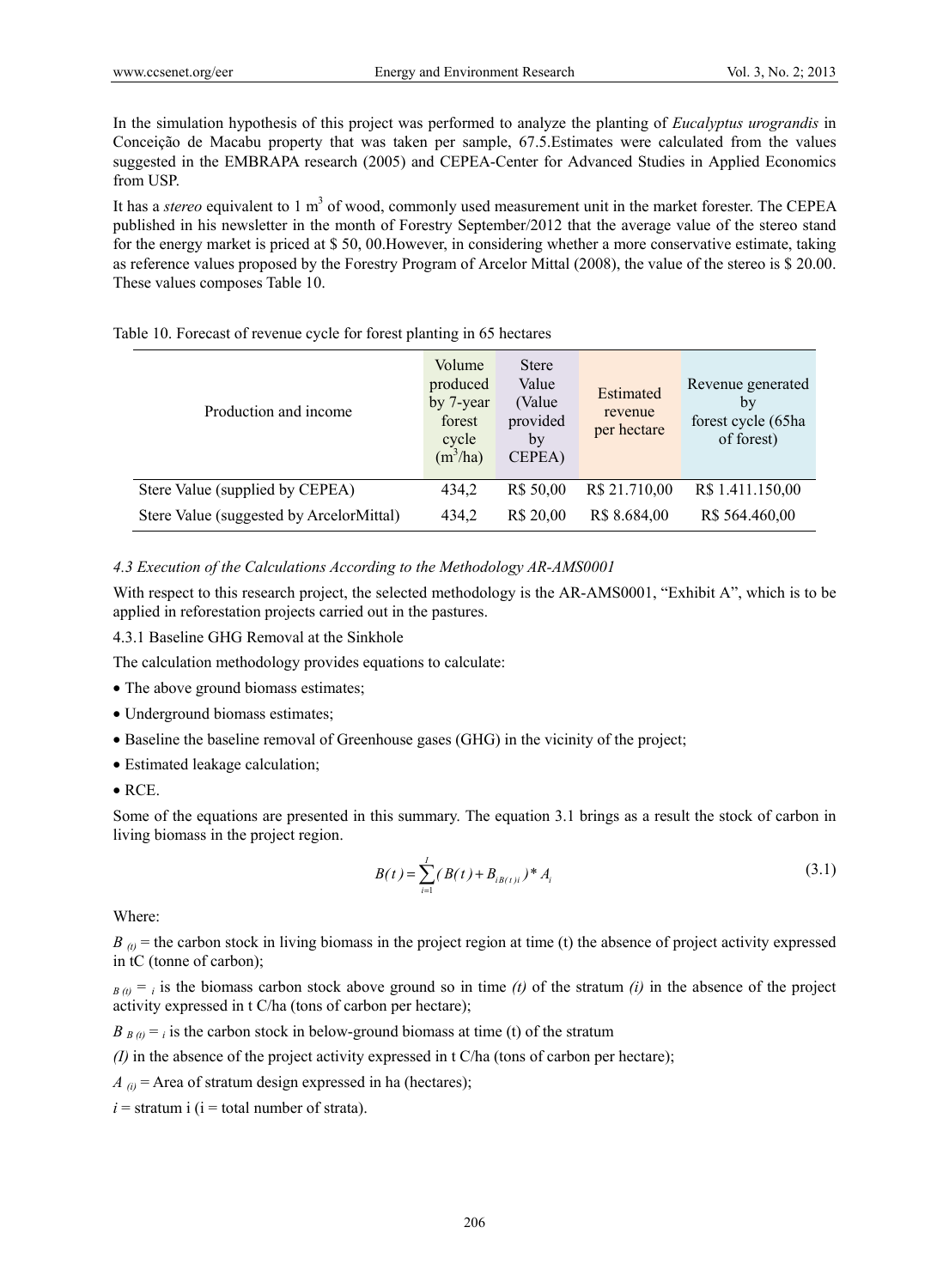## 4.3.2 Calculation of Above Ground Biomass

To calculate the above-ground biomass, uses the following equation:

$$
B_{a(t)} = M_{(t)} * 0.5 \tag{3.2}
$$

Where:

 $B_{\theta}$  = carbon stock in aboveground biomass in the year (time) *t* when the lack of implementation of the project, expressed in t C/ha (tons of carbon per hectare);

 $M_{\theta}$  = above-ground biomass in the year (time) *t* when the lack of implementation of the project, expressed in t dm / ha (tons of dry matter per hectare);

 $0.5$  = carbon fraction of dry matter expressed in t C/t dm (tonne of carbon per tonne of dry matter).

Table 11 is the simulation of the carbon stock of above-ground biomass, year-on-year.

| M                         | $M$ <sub>woody</sub> | $M$ woody (t = n-1)<br>$+ g * Dt$ | M<br>woody max | $M$ <sub>(t = n)</sub>             | $B_{a(t)} = M_{(t)}$<br>$* 0.5$ |
|---------------------------|----------------------|-----------------------------------|----------------|------------------------------------|---------------------------------|
| ${0,6.2}$ {0} {1}<br>{/1} |                      |                                   |                | $\{0\}$ 6.2 $\{0\}$ $\{1\}$<br>91} |                                 |

#### 4.3.3 Calculation of Biomass Below Ground

The methodology guides to be performed to calculate the below-ground biomass, as it also does capture carbon from the atmosphere by being an organism alive. This calculation considers the roots of grass and evergreen trees.

Table 12 is the simulation of the carbon stock in below-ground biomass, year-on-year.

Table 12. Biomass carbon stocks below the ground each year

|     |      | Mgrass Rgrass Mwoody Rwoody |  | $B_{B(t=n)} = 0.5$ *<br>Mwoody(t=n-1) + $M_{\text{woody\_max}}$ $[M_{\text{grass}} * R_{\text{grass}} + (M_{\text{woody\_t-1}}) + g$<br>g * $\Delta t$ )* Rwoody $M_{\text{woody\_max}}$<br>$*\Delta t$ $*$ $R_{woodv}$ |
|-----|------|-----------------------------|--|-------------------------------------------------------------------------------------------------------------------------------------------------------------------------------------------------------------------------|
| 6.2 | 1.58 |                             |  | 4.898                                                                                                                                                                                                                   |

#### 4.3.4 Calculation of Baseline Actual Removal of Greenhouse Gases

To then determine the baseline actual removal of greenhouse gases in the analyzed region follows the equation:

$$
\Delta_{BSL\ C,\ t} = (B(t) - B(t-1)) * (A(t-1))
$$
\n(3.10)

Hence:

Δ *CBSL, t =* Baseline actual removal of greenhouse gases by sinks

 $B_{\alpha}$  = carbon stock in living biomass in the year (time) *t* would exist when the lack of implementation of the project, expressed as C t (tonne of carbon);

To be considered for Tables 12 and 13, which inform the biomass carbon in the study area, the change from baseline removal Greenhouse Gases is zero throughout the project:

$$
B_{(i)} = B_{(i-1)} =>
$$
  
\n
$$
\Delta_{BSL \ C, t} = (B_{(i)} - B_{(i)}) * (A_{(i-1)})
$$
  
\n
$$
\Delta C_{BSL, t} = 0 * (44/12)
$$
  
\n
$$
\Delta C_{BSL, t} = 0
$$

Thus, the resulting equation for calculating the baseline carbon stock in the absence of the project activity during the period of the hypothesis: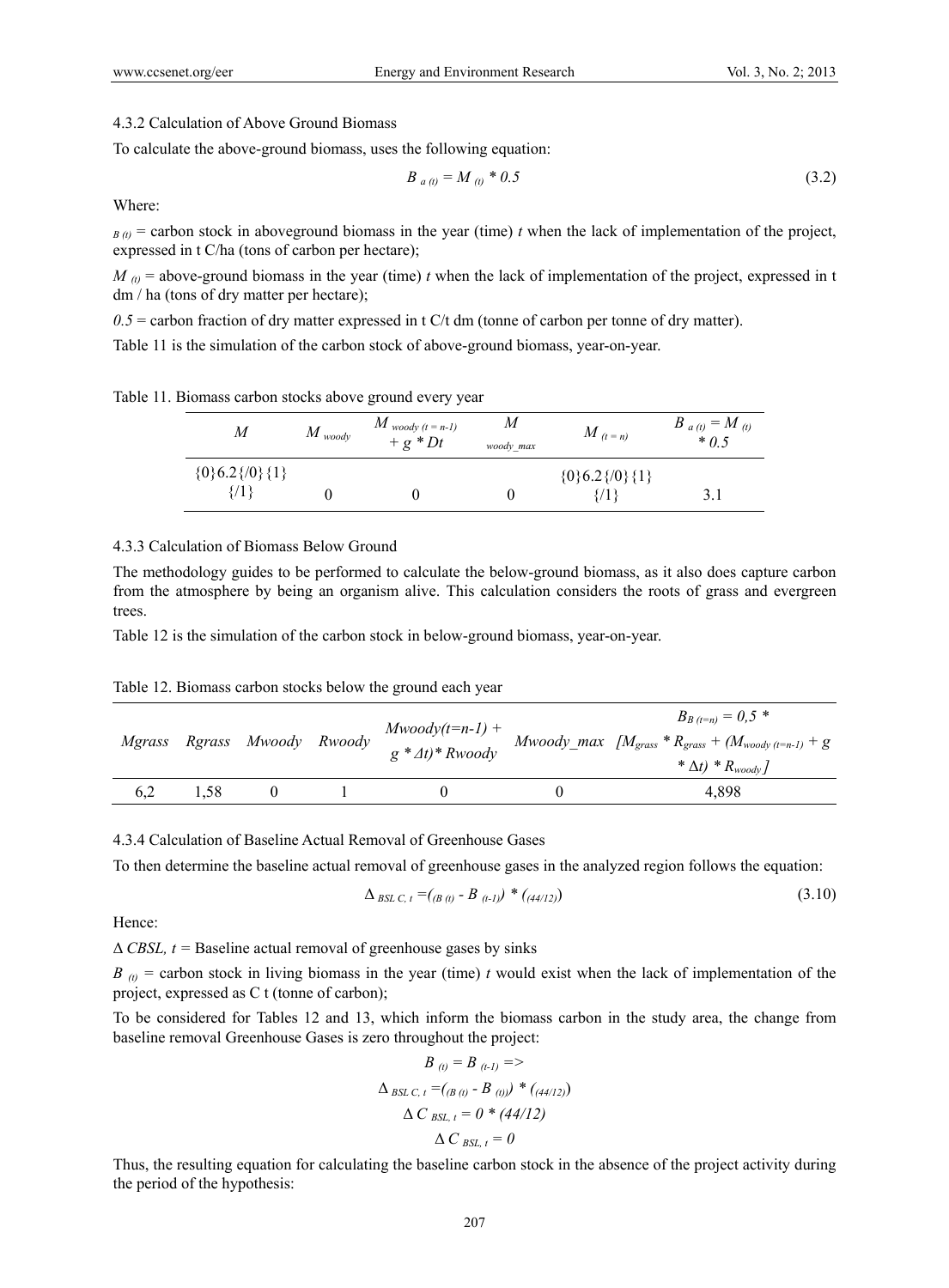$$
B(t) = \sum_{i=1}^{I} (B(t) + B_{i(t)i})^* A_i
$$
\n(3.11)

Adding Tables 11 and 12 then have the result in Table 13, with the baseline of the reference scenario.

|  |  |  |  |  |  |  |  |  | Table 13. Baseline carbon stock of the reference scenario every year |
|--|--|--|--|--|--|--|--|--|----------------------------------------------------------------------|
|--|--|--|--|--|--|--|--|--|----------------------------------------------------------------------|

| $B_{a(t)I}$ | $B B_{(t)i}$ | А     | $B_{(t)}$ |
|-------------|--------------|-------|-----------|
| 3.1         | 4898         | 1,000 | 7998      |

To consider that the methodology is only biomass above and below ground, not treating emissions from food, in the case of this research project, cattle, this issue was not considered in the calculations.

4.3.5 Designed Calculation Baseline in Project Implementation (ex ante)

According to the methodology, the carbon stock in the scenario that will occur in the project implementation start date of activity  $(t = 0)$  must be the same as the baseline carbon stock in the same period  $(t = 0)$ .

4.3.6 Calculation of Carbon Stock in Aboveground Biomass

Analogous to the calculation of the baseline reference scenario, to calculate the carbon stock in living biomass above ground, must be considered stratum *i,* which comes to every geographic area of the project implementation. In the case of this research project is regarded only 1 stratum of 1000 hectares.

$$
N_{A(t)} = T_{i(t)i} * 0.5 \tag{3.12}
$$

Where:

 $T_{the} N_{(t)i}$  = carbon stocks in above-ground biomass in the year (time) *t* when the deployed project, expressed in t C/ha (tons of carbon per hectare);

 $T_{(t)i}$  = above-ground biomass in the year (time) *t* when the deployed project, expressed in t dm / ha (tons of dry matter per hectare);

 $0.5$  = carbon fraction of dry matter expressed in t C/t dm (percentage).

EMBRAPA (2002) in its methodology for estimating carbon stocks in trees, considers various land uses. In their study, Renner (2004) was used a methodology for calculating living biomass above and below ground, set by the Federal University of Paraná (UFPR) for tree species *Pinus taeda,* which resembles much as the eucalyptus Table 14.

Table 14. Biomass equations adjusted for *Pinus taeda* UFPR

|             |               |               | Ratios        |
|-------------|---------------|---------------|---------------|
| Compartment | Equation      | a             | h             |
| <b>PFV</b>  |               | 0,0595 0,9279 |               |
| <b>PFVI</b> | $a(DAP^2H)^b$ |               | 0,0012 1,0480 |
| <b>PFGv</b> |               |               | 0,0001 1,3922 |
| <b>PVR</b>  |               | 0,4484 0,5619 |               |

Source: UFPR; ECOPLAN (2003, apud RENNER, 2004, p. 59).

Where: PVF: Weight Verde de Fuste; PVFl: Weight Green Leaves; PVGv: Weight Green Living Branches; PVR: Weight Green Roots; dbh: diameter, H: height

In continuation, the author presents the results of calculating the amount of carbon individually, here represented by Table 15. The result of these equations are expressed in t C/ha (tons of carbon per hectare).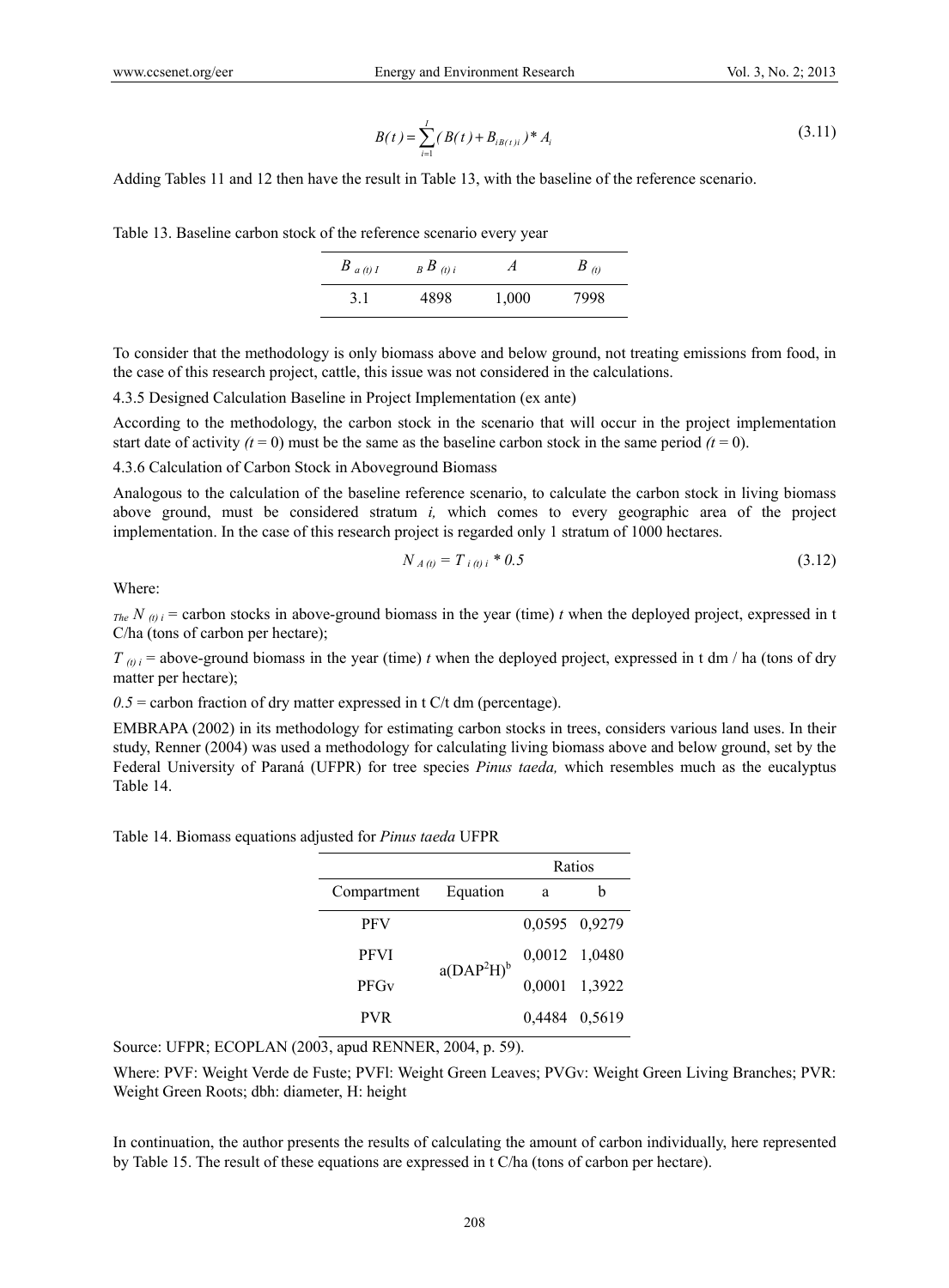Table 15. Equations for obtaining the amount of carbon in the compartments for individual trees

| Compartment     | Equation               |
|-----------------|------------------------|
| Shaft           | $PCF = 0.1737 * PVF$   |
| Leaves          | $PCF1 = 0,1422 * PVF1$ |
| Living branches | $PCGv = 0,1595 * PVGv$ |
| Root            | $PCR = 0.1676 * PVR$   |

Source: UFPR; ECOPLAN (2003, apud RENNER, 2004, p 60).

Where: PCF: Weight in Carbon Fuste; PCFl: Weight of Carbon in Leaves; PCGv: Weight of Carbon in Living Branches; PVF: Weight Verde de Fuste; PVFl: Weight Green Leaves; PVGv: Weight Green Living Branches; PVR: Weight Green Roots, PCR Weight Carbon in Root.

Note: Values are expressed in t C/ha (tons of carbon per hectare).

These equations allow us to estimate the carbon fixed up below ground by the implementation of the project.

The *software* SisPinus in his prognosis, presents the results of production expressed in cubic meters. The author reports that in a reference to his research, industry Klabin, believes that wood 1m equals 1 tonne mass.

She continues with the statement ROCK (2003, apud RENNER, 2004, p. 60), where a ton of carbon, the unit used by the carbon market, equivalent to 3.67 tons of  $CO<sub>2</sub>$ , which means that in reverse situation, a ton of  $CO<sub>2</sub>$ equivalent to 0.27 tonnes of carbon. This information will be used for *the subsequent* calculation of REC.

Thus, in Table 16 is presents the amount of carbon estimated by summing compartments trunk, branches, foliage and roots for planting eucalyptus in the hypothesis of the research in years 7, 14 and 21, and these dates immediately before cuts.

| Table 16. Fixed amount of carbon per hectare, prognosis based on lifelong project |  |  |  |  |  |  |  |  |  |
|-----------------------------------------------------------------------------------|--|--|--|--|--|--|--|--|--|
|-----------------------------------------------------------------------------------|--|--|--|--|--|--|--|--|--|

|                       | period      | Total<br>volume<br>of wood<br>produced<br>$(m^3)$ | Amount of<br>Carbon<br>(t/ha) | Qty. Carbon<br><sub>1</sub> n<br>$65$ ha $(t)$ | Qty. Carbon<br>in 1000 ha (t) |
|-----------------------|-------------|---------------------------------------------------|-------------------------------|------------------------------------------------|-------------------------------|
| <b>First Cutting</b>  | $7th$ year  | 434,2                                             | 43,70                         | 2840,5                                         | 43700                         |
| <b>Second Cutting</b> | $14th$ year | 434,2                                             | 43,70                         | 2840,5                                         | 43700                         |
| <b>Final Cutting</b>  | $21st$ year | 434,2                                             | 43,70                         | 2840,5                                         | 43700                         |

The prognosis in SisPinus calculated immediately after the first cut the amount of carbon fixed remaining 15% is in reference to the volume produced, this carbon associated with the existence of roots of trees.

Table 17 shows the evolution of tree growth and the amount of carbon fixed compartments corresponding to the stem, branches, leaves and roots, which is the baseline carbon fixed for the duration of the project.

In the year of implementation of the reforestation project, as directed by the methodology, the amount of carbon fixed equals before the implementation of the project.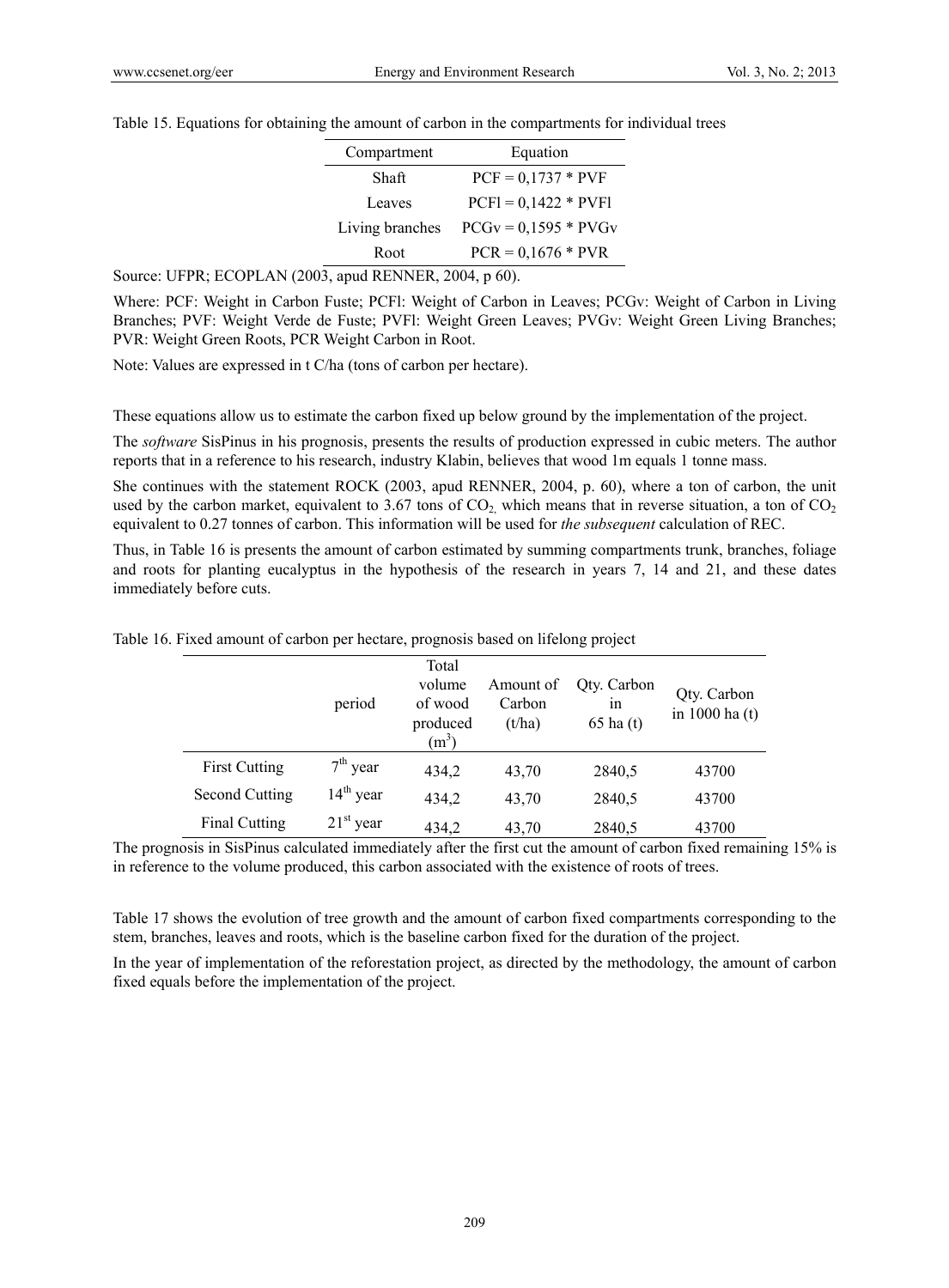| <b>First Cutting</b> |                              |                             |      | Second Cutting               |                             |      | Final Cutting                |                             |  |
|----------------------|------------------------------|-----------------------------|------|------------------------------|-----------------------------|------|------------------------------|-----------------------------|--|
| Year                 | Timber<br>volume in<br>m3/ha | Fixed<br>carbon in<br>tC/há | Year | Timber<br>volume in<br>m3/ha | Fixed<br>carbon in<br>tC/há | Year | Timber<br>volume in<br>m3/ha | Fixed<br>carbon in<br>tC/há |  |
|                      | 3,00                         | 0,30                        | 8    | 65,13                        | 6,55                        | 15   | 65,13                        | 6,55                        |  |
| $\overline{2}$       | 45,90                        | 4,62                        | 9    | 87,99                        | 8,85                        | 16   | 87,99                        | 8,85                        |  |
| 3                    | 122,00                       | 12,27                       | 10   | 145,00                       | 14,59                       | 17   | 145,00                       | 14,59                       |  |
| 4                    | 206,10                       | 20,73                       | 11   | 206,10                       | 20,73                       | 18   | 206,10                       | 20,73                       |  |
| 5                    | 288,00                       | 28,97                       | 12   | 288,00                       | 28,97                       | 19   | 288,00                       | 28,97                       |  |
| 6                    | 364,30                       | 36,65                       | 13   | 364,30                       | 36,65                       | 20   | 364,30                       | 36,65                       |  |
| 7                    | 434,20                       | 43,68                       | 14   | 434,20                       | 43,68                       | 21   | 434,20                       | 43,68                       |  |

|  |  |  | Table 17. Evolution of growth of trees and baseline amount of carbon fixed |
|--|--|--|----------------------------------------------------------------------------|
|  |  |  |                                                                            |

# 4.3.7 Calculating the Carbon Leakage

According to the methodology if project participants demonstrate that the activity of small-scale reforestation under the CDM concept does not result in displacement of activities or people, or not yet generates other activities that did not exist before incurring increased emission of greenhouse gases, the calculation to estimate leakage is not required.

Table 18 shows the calculation of leakage estimated for the project based on the methodology and predictions generated from timber volume.

| Year             | Timber volume in $m^3/ha$ | $\Delta C_{ACTUAL}$ | $\Delta C_{\text{ACTUAL}} * 0.15$ |
|------------------|---------------------------|---------------------|-----------------------------------|
| $\boldsymbol{0}$ | 0,00                      | 0,00                | 0,00                              |
| $\mathbf{1}$     | 3,00                      | 1,11                | 0,61                              |
| $\sqrt{2}$       | 45,90                     | 16,93               | 9,31                              |
| $\mathfrak{Z}$   | 122,00                    | 44,99               | 24,74                             |
| $\overline{4}$   | 206,10                    | 76,01               | 41,80                             |
| 5                | 288,00                    | 106,21              | 58,41                             |
| 6                | 364,30                    | 134,35              | 73,88                             |
| $\boldsymbol{7}$ | 434,20                    | 160,13              | 88,06                             |
| $\,8\,$          | 65,13                     | 24,02               | 13,21                             |
| 9                | 87,99                     | 32,45               | 17,84                             |
| $10\,$           | 145,00                    | 53,48               | 29,41                             |
| $11\,$           | 206,10                    | 76,01               | 41,80                             |
| 12               | 288,00                    | 106,21              | 58,41                             |
| 13               | 364,30                    | 134,35              | 73,88                             |
| 14               | 434,20                    | 160,13              | 88,06                             |
| 15               | 65,13                     | 24,02               | 13,21                             |
| 16               | 87,99                     | 32,45               | 17,84                             |
| 17               | 145,00                    | 53,48               | 29,41                             |
| 18               | 206,10                    | 76,01               | 41,80                             |
| 19               | 288,00                    | 106,21              | 58,41                             |
| $20\,$           | 364,30                    | 134,35              | 73,88                             |
| $21\,$           | 434,20                    | 160,13              | 88,06                             |

Table 18. Estimated trail regarding baseline amount of carbon fixed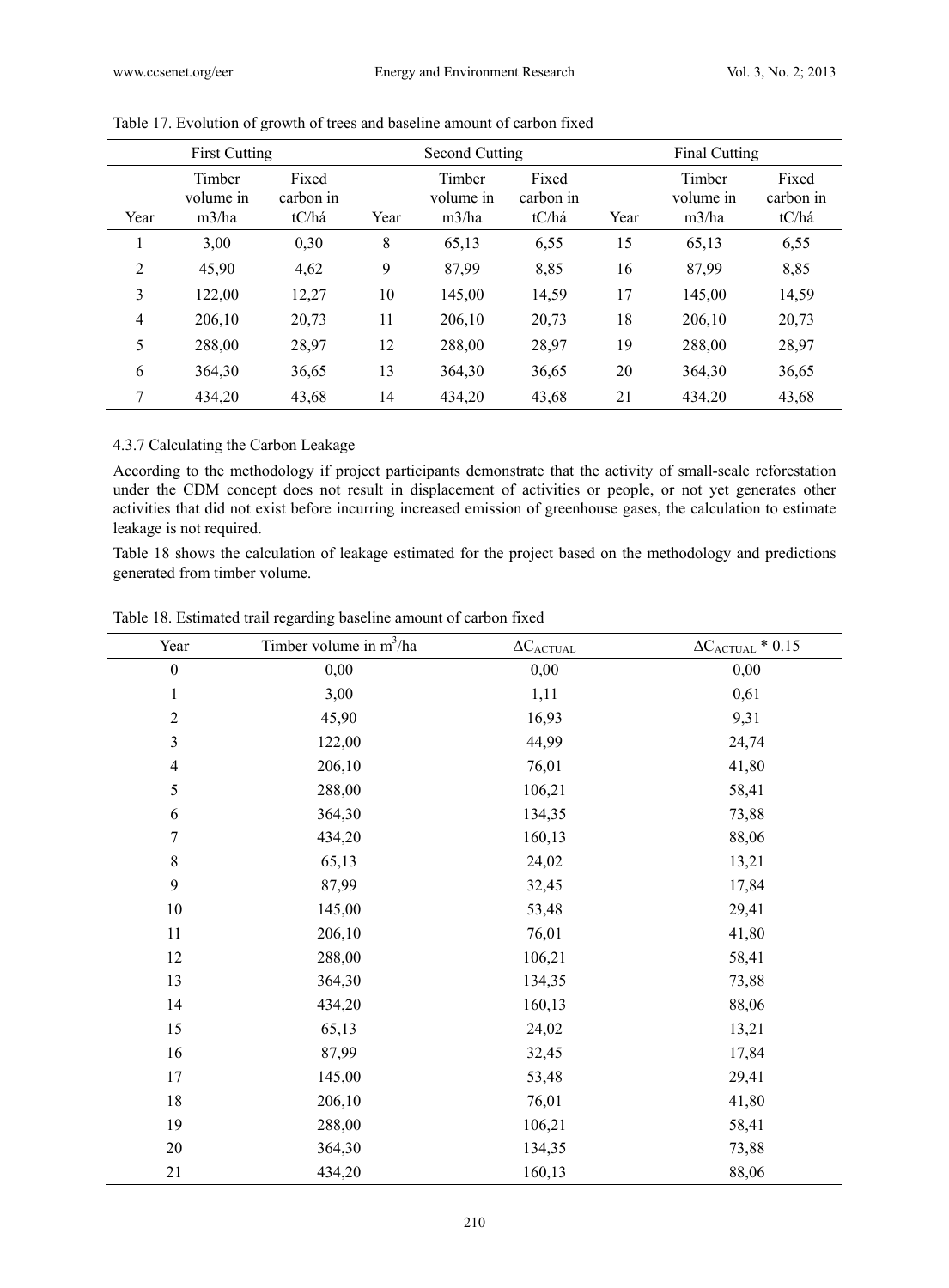#### 4.3.8 Anthropogenic GHG Removals by Sinks

The net GHG removals by sinks for each year of the first period carbon credit is calculated according to the equation below:

$$
ER_{AR\text{CDM},t} = \Delta C_{PROJ,t} - \Delta C_{BSL,t} - GHG_{PROJ,t} - L_t
$$
\n(3.13)

Where:

*ER*  $_{ARCDM,t}$  = anthropogenic GHG removal by sinks, expressed in t CO<sub>2</sub> -e/year (ton of CO<sub>2</sub> per year);

 $_{PROI}\Delta_{C,t}$  = projected GHG removal by sinks at time *t*, expressed in t CO<sub>2</sub> -e/year (ton of CO<sub>2</sub> per year);

 $_{BSL}\Delta$ <sub>C, t</sub> = Baseline GHG removal by sinks, expressed in t CO<sub>2</sub> -e/year (ton of CO<sub>2</sub> per year);

*GHG*  $_{PROJ,t}$  = GHG emissions of the project, expressed in CO<sub>2</sub> -e/year t (tonne of CO<sub>2</sub> per year);

 $L_t$  - Escape assigned to the project activity at time *t*, expressed in t CO<sub>2</sub> -e/year (ton of CO<sub>2</sub> per year).

Given the chance to replace a pasture area, which emits a certain amount of greenhouse gases, methane in this case, as item 4. 3.1.3 of this research, the reforested area there will be no creation of food. Thus, the emission of greenhouse gases is not considered in this project.

The result of the Certified Emission Reduction (REC) in year  $t<sub>y</sub>$  was assumed that the check is given by the following equation:

$$
t \, CER_{(t \, v)} = \sum_{t=0}^{TV} ER_{AR} \, CDM \Delta_t * t \qquad (3.14)
$$

Where:

*tCER*  $_{(tv)}$  - = Temporary Certified Emission Reductions in the year that the scan was taken;

*ER*  $_{AR\text{CDM}t}$  = Net GHG removal by *sinks* expressed in t CO<sub>2</sub> -e/year (ton of CO<sub>2</sub> per year);

*t <sup>v</sup>* - Year that was assumed to verification;

 $\Delta t$  - Increment of time (1 year).

Thus, Table 19 represents the result year-on-year reduction of emissions, the amount of carbon captured at the end of each cycle forest per hectare and the total amount of carbon captured at the end of the 21 years of the project, also per hectare. Table 20 is shown the amount of carbon sequestered in a forest and 65ha of forest in a 1000 HA.

Table 19. Results of calculation for certified emission reduction project

|                | Timber    |                         | <b>ACACTUAL</b> |                      |                     |
|----------------|-----------|-------------------------|-----------------|----------------------|---------------------|
|                | volume in |                         | $*0,15$         |                      |                     |
| Year           | $m^3/ha$  | $\Delta C_{\rm ACTUAL}$ | (escape)        | ER <sub>AR</sub> CDM |                     |
| $\overline{0}$ | 0,00      | 0,00                    | 0,00            | 0,00                 |                     |
| 1              | 3,00      | 1,11                    | 0,17            | 0,94                 |                     |
| 2              | 45,90     | 16,93                   | 2,54            | 14,39                |                     |
| 3              | 122,00    | 44,99                   | 6,75            | 38,24                |                     |
| 4              | 206,10    | 76,01                   | 11,40           | 64,61                |                     |
| 5              | 288,00    | 106,21                  | 15,93           | 90,28                |                     |
| 6              | 364,30    | 134,35                  | 20,15           | 114,20               |                     |
| 7              | 434,20    | 160,13                  | 24,02           | 136,11               | 458.77 t            |
|                |           |                         |                 | Subtotal             | CO <sub>2</sub> /ha |
|                |           |                         |                 | $\Rightarrow$        | end of the          |
| 8              | 65,13     | 24,02                   | 3,60            | 20,42                | forest cycle        |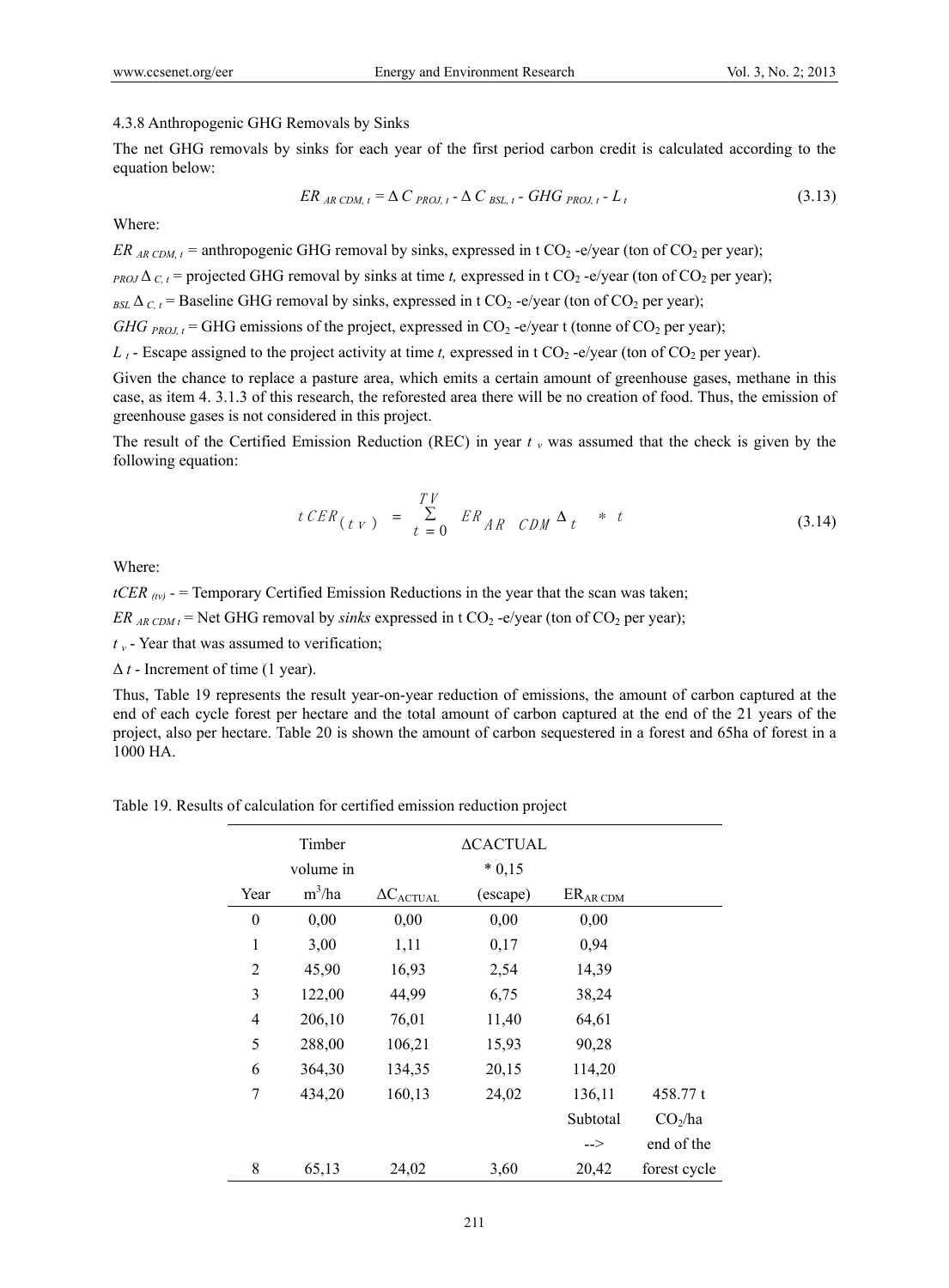| 9  | 87,99  | 32,45  | 4,87   | 27,58                 |              |  |  |  |  |
|----|--------|--------|--------|-----------------------|--------------|--|--|--|--|
| 10 | 145,00 | 53,48  | 8,02   | 45,45                 |              |  |  |  |  |
| 11 | 206,10 | 76,01  | 11,40  | 64,61                 |              |  |  |  |  |
| 12 | 288,00 | 106,21 | 15,93  | 90,28                 |              |  |  |  |  |
| 13 | 364,30 | 134,35 | 20,15  | 114,20                |              |  |  |  |  |
| 14 | 434,20 | 160,13 | 24,02  | 136,11                | 498.65 t     |  |  |  |  |
|    |        |        |        | Subtotal              | $CO2/ha$ end |  |  |  |  |
|    |        |        |        | $\Rightarrow$         | of the       |  |  |  |  |
| 15 | 65,13  | 24,02  | 3,60   | 20,42                 | forest cycle |  |  |  |  |
| 16 | 87,99  | 32,45  | 4,87   | 27,58                 |              |  |  |  |  |
| 17 | 145,00 | 53,48  | 8,02   | 45,45                 |              |  |  |  |  |
| 18 | 206,10 | 76,01  | 11,40  | 64,61                 |              |  |  |  |  |
| 19 | 288,00 | 106,21 | 15,93  | 90,28                 |              |  |  |  |  |
| 20 | 364,30 | 134,35 | 20,15  | 114,20                |              |  |  |  |  |
| 21 | 434,20 | 160,13 | 24,02  | 136,11                |              |  |  |  |  |
|    |        |        |        | Subtotal              |              |  |  |  |  |
|    |        |        |        | $\Rightarrow$         | 498.65<br>t  |  |  |  |  |
|    |        |        |        |                       | $CO2/ha$ end |  |  |  |  |
|    |        |        |        |                       | of<br>the    |  |  |  |  |
|    |        |        |        |                       | forest cycle |  |  |  |  |
|    |        |        | Total: | t $CO2/ha$<br>1456,10 |              |  |  |  |  |

Source: Adapted from RENNER, 2004 and survey data.

Table 20. Estimated carbon cycle captured by the two simulations forest area to be reforested

|                              | Area (ha) | Amount of<br>carbon<br>captured per<br>hectare for each<br>forest cycle<br>(t CO <sub>2</sub> /ha) | Total amount<br>of carbon<br>captured by<br>forest cycle<br>on each farm<br>(t CO <sub>2</sub> ) |  |  |  |  |
|------------------------------|-----------|----------------------------------------------------------------------------------------------------|--------------------------------------------------------------------------------------------------|--|--|--|--|
| 1 <sup>st</sup> Forest cycle | 65        | 458,77                                                                                             | 29820,05                                                                                         |  |  |  |  |
|                              | 1000      | 458,77                                                                                             | 458770,00                                                                                        |  |  |  |  |
| $2nd$ Forest cycle           | 65        | 498,65                                                                                             | 32412,25                                                                                         |  |  |  |  |
|                              | 1000      | 498,65                                                                                             | 498650,00                                                                                        |  |  |  |  |
| 3 <sup>rd</sup> Forest cycle | 65        | 498,65                                                                                             | 32412,25                                                                                         |  |  |  |  |
|                              | 1000      | 498,65                                                                                             | 498650,00                                                                                        |  |  |  |  |

## 4.3.9 Monitoring Plan (ex post)

In this part of research that are treated the details of the monitoring plan of the CDM project. This monitoring plan basically performs checks throughout the duration of the project based on what was planned and considered for making the baselines.

4.3.10 Estimate (ex post) Baseline GHG Removal by Sinks

The method orients it is not necessary to monitor the baseline. The Baseline GHG Removal by Sinks will be the same as defined in section 4.3.13 of this research.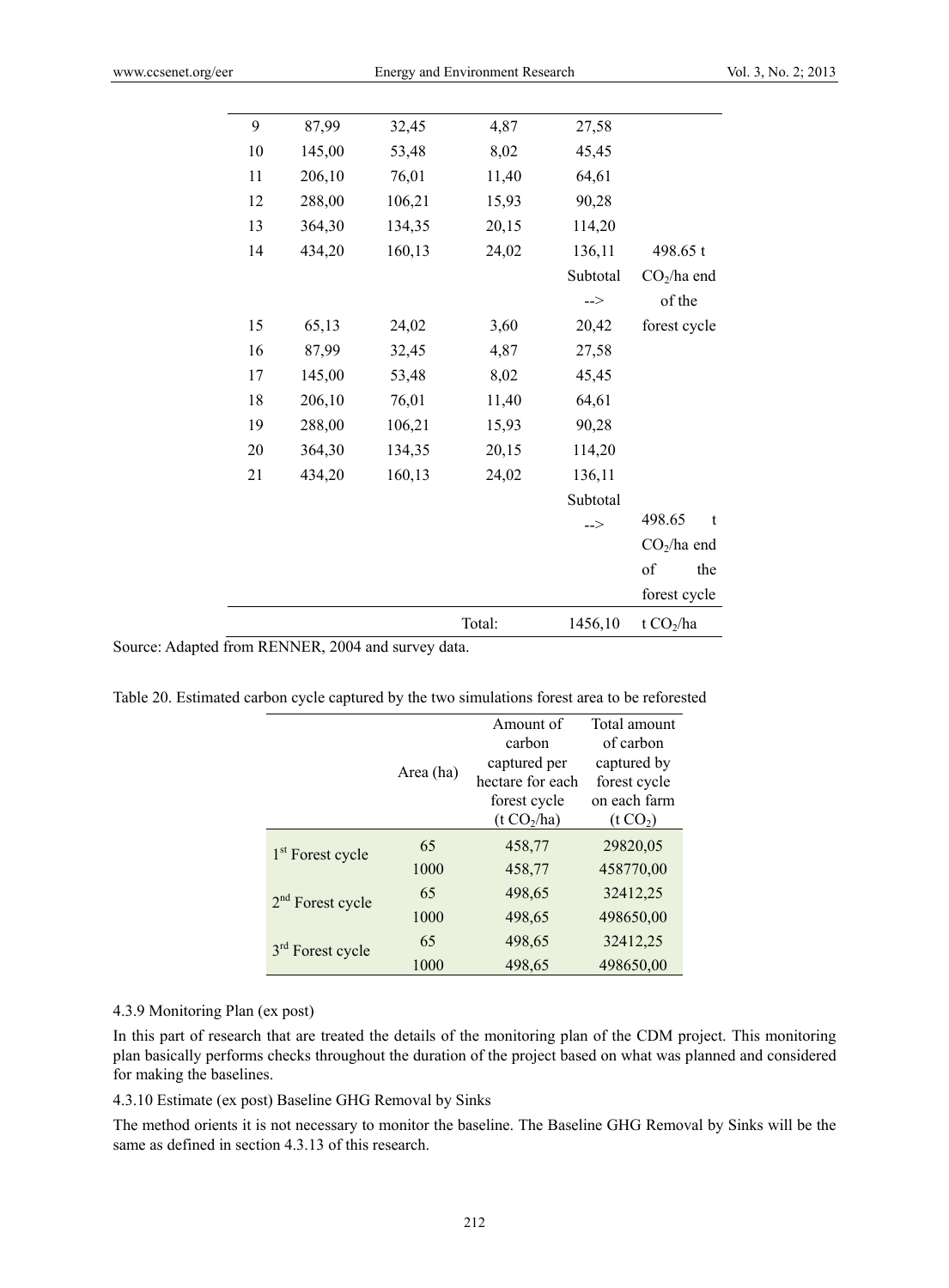## 4.3.11 Estimate (ex post) of GHG Removal by Sink

The equation below shows the calculation of carbon stock to be used in monitoring.

$$
P_{(t)} = \sum_{i=1}^{I} (P_{A(t) i} + P_{B(t) i}) * A_{i} * (44 / 12)
$$
 (3.15)

Where:

 $P_{\theta}$  = the carbon stock in living biomass in the project region at time (t) in the project activity, expressed in <sub>tCO2e</sub> (tonnes of carbon dioxide);

 $T_{the}$  *P*  $_{(t)} =$  *i* is the carbon stock of above-ground biomass at time *(t)* of the stratum *(i)* the project activity, expressed in t C/ha (tons of carbon per hectare);

 $P_{B(t)} = i$  is the stock of biomass carbon underground in time (t) of the stratum;

*(I)* the project activity, expressed in t C/ha (tons of carbon per hectare);

 $A_{(i)}$  = Area of stratum design expressed in ha (hectares);

 $i =$  stratum i ( $i =$  total amount of strata).

4.3.12 Measuring Above Ground Biomass

$$
P_{A(t)} = E_{i(t)i} * 0.5 \tag{3.16}
$$

Where:

 $T_{the}P_{(t)i}$  = carbon stocks in above-ground biomass in the year (time) *t* when the project activity, expressed in t C / ha (tons of carbon per hectare);

 $E_{(t)}$  i = aboveground biomass estimated in the year (time) *t* when the project activity, expressed in t dm / ha (tons of dry matter per hectare);

*0.5* = carbon fraction of dry matter expressed in t C/t dm (tonne of carbon per tonne of dry matter).

To perform the estimation of aboveground biomass the following steps should be followed:

- Step 1 Establish permanent plots and document analysis of their locations in the first monitoring report;
- Step 2 Measure the diameter at breast height (DBH) and tree height and documented in the report;
- Step 3 To estimate the aboveground biomass using equations developed or adapted locally or nationally.

4.3.13 Measurement of Biomass Below Ground

$$
P_{B(t)} = E_{i(t)} * R_i * 0.5 \tag{3.17}
$$

Where:

 $P_{B(0)i}$  = Carbon stock in living biomass below ground in the year (time) *t* in the project activity, expressed in t C ha (tons of carbon per hectare);

 $E_{(t)}$  i = estimate of underground biomass year (time) *t* of the project activity, expressed in t dm / ha (tons of dry matter per hectare);

 $R =$  ratio of mass of the tree and root mass (t dm/t dm);

*0.5 =* carbon fraction of dry matter.

It is driven methodology that values locally or regionally adapted to be used for this estimate.

4.3.14 Estimate (ex post) of Carbon Leakage

To estimate carbon leakage, you should monitor each of the following indicators during the first crediting period:

Area in crops within the project boundary displaced due to there project activity;

 Number of animals that utilize pasture within the project boundary that have been displaced due to the project activity;

Number of animals and volume of forage intake per animal per hectare that were brought to the project area.

As this activity of small-scale reforestation under the CDM concept does not result in displacement of activities or people, or not yet generates other activities that did not exist before incurring increased emission of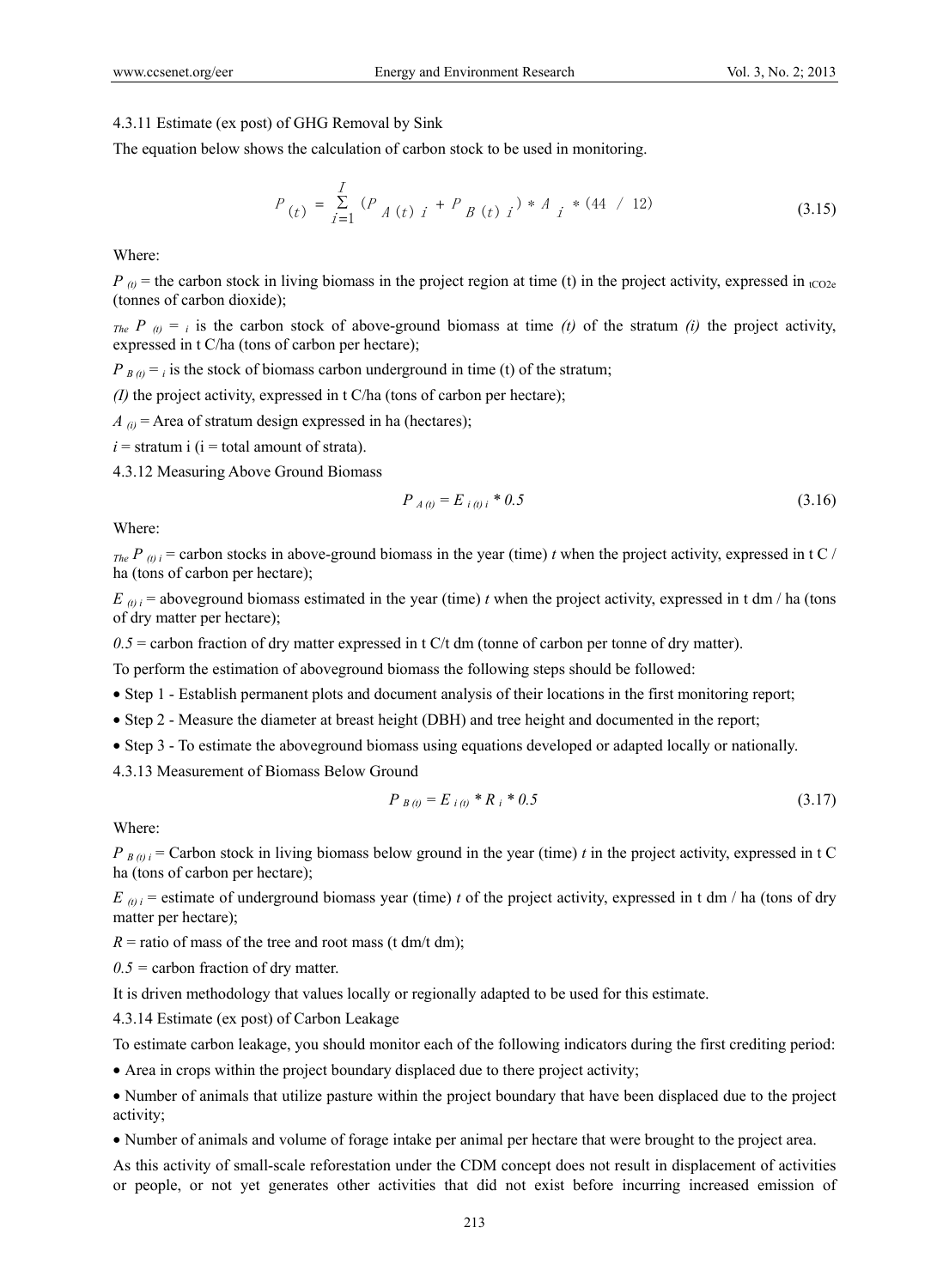greenhouse gases, the calculation to estimate the leakage is not required.

$$
T_V L = 0 \tag{3.18}
$$

Where:

 $L<sub>v</sub>$  = Leakage attributable to the project activity at time t, expressed in CO<sub>2</sub> -e/ano t (tonne of CO<sub>2</sub> per year)

4.3.15 Estimate (ex post) Removal of Anthropogenic GHG at Sinkhole

Removal of anthropogenic greenhouse gas sink occurs at the designed result of removing less the baseline carbon fixed, less leakage. The resulting value of REC in the year the check is given as follows:

$$
tCER_{(tv)} = \sum_{t=0}^{TV} P_{(t)} - \sum (GHG_{PROJ_{(t)}} - \Delta C_{BSL_{(t)}}) - L_{tv}
$$
\n(3.19)

Where:

*tCER*  $_{(iv)}$  = Certified Emission Reduction in year *t* the duration of the project;

*P (t) =* Inventory of carbon calculated for the proximity of the project in year *t* the duration of the *project,* expressed in t  $CO_2$  -e/year (ton of  $CO_2$  per year);

*GHG*  $_{PROL,0}$  = GHG emissions of the project, expressed in CO<sub>2</sub> -e/ year t (tonne of CO<sub>2</sub> per year);

 $_{BSL}\Delta$ <sub>C, t</sub> = Baseline GHG removal by sinks, expressed in t CO<sub>2</sub> -e/ year (ton of CO<sub>2</sub> per year);

 $L_{IV}$  = Leakage attributable to the project activity at time *t* scan, expressed as  $CO_2$  -e/ year t (tonne of  $CO_2$  per year);

*t <sup>v</sup>* - Year of the verification.

All these equations are applied in the monitoring stage, part of the CDM project upon its implementation, therefore not applicable in this research project. However, spreadsheets monitoring should be made considering these calculations and parameters.

## **5. Analysis and Evaluation of Results**

In the previous chapter, were made in the amounts raised beef cattle and milk for the 65ha property in Conceição de Macabu. The data analysis was based on information from four months of production and operation of the farm. From those data, Table 21 shows the forecast annual cash flow of the farm without considering depreciation, so it can be compared with the results of the NPV of culture eucalyptus, conducted year-on-year.

By calculation presented in Table 8, the average annual income derived from the operation of livestock in the region studied without considering the depreciation of R \$ 176,763.30 and then the monthly income of R \$ 14,730, 28.For the same scenario, considering depreciation, the average annual income is \$ 1 47.209.34 and monthly income of R \$ 12,267.45.

Timber production of  $434.2 \text{ m}^3/\text{ha}$  at the end of each cycle forestry, informed the prognosis of SisEucalipto, served as input to calculate the revenue from the sale of the stereo to produce coking coal, whose value is shown in Table 21 to below.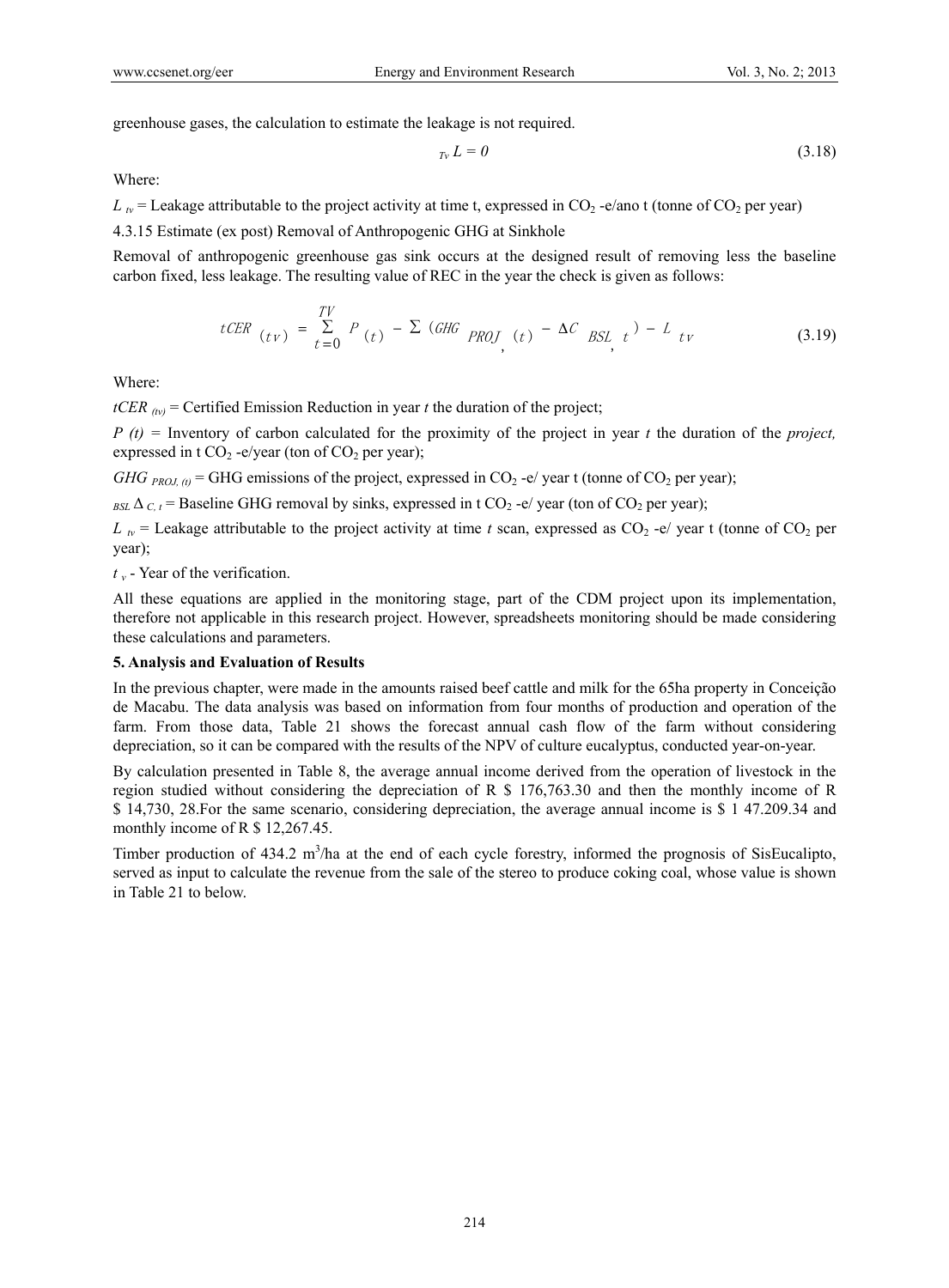| Production and<br>income                       | Volume<br>produced<br>by 7-year<br>forest<br>cycle<br>$(m^3/ha)$ | Stere Value<br>(Value)<br>provided<br>by CEPEA) | Estimated<br>revenue per<br>hectare | Revenue generated<br>by forest cycle<br>(65ha of forest) | Revenue generated<br>by forest cycle<br>(1000ha forest) |
|------------------------------------------------|------------------------------------------------------------------|-------------------------------------------------|-------------------------------------|----------------------------------------------------------|---------------------------------------------------------|
| Stere value<br>(supplied by)<br>CEPEA)         | 434,2                                                            | R\$ 50,00                                       | R\$ 21.710,00                       | R\$ 1.411.150,00                                         | R\$ 21.710.000,00                                       |
| Stere value<br>suggested by<br>ArcellorMittal) | 434,2                                                            | R\$ 20,00                                       | R\$ 8.684,00                        | R\$ 564.460,00                                           | R\$ 8.684.000,00                                        |

Table 21. Forecast values obtained in stereo commercialization of eucalyptus for metallurgical coal production

To conduct a feasibility analysis of the project, mathematical equations were used-financial, which started from a baseline projections and statistical basis, with simulations.

## *5.1 Net Present Value (NPV) without Carbon Credits*

Through the analysis of results provided by VPL, you can identify whether the project is economically viable or not. If NPV is zero, the cash flows from the investment are all consumed to pay the cost of the capital invested. If NPV is positive, the result from the project covers the debt acquired to invest in the project and the rate of return determined by investors. Therefore, search is always a project that has positive NPV (NETO, 2006).

#### *5.2 Calculation for 65ha Area and Value-Based CEPEA*

Tables 22, 23 and 24 are the cash flows and NPV calculated for planting and felling eucalyptus charcoal to market the area to 65ha, the three cycles forest, considering the amount of stereo \$ 50.00, suggested by CEPEA, and annual discount rate of 10%.

|                            |                | First Forest Cycle |                 |                 |        |     |                             |                  |  |  |  |  |  |  |  |
|----------------------------|----------------|--------------------|-----------------|-----------------|--------|-----|-----------------------------|------------------|--|--|--|--|--|--|--|
|                            | Year 1         | Year 5 Year 6      | Year 7          |                 |        |     |                             |                  |  |  |  |  |  |  |  |
|                            |                |                    |                 |                 |        |     |                             |                  |  |  |  |  |  |  |  |
| <b>Eucalyptus Planting</b> |                |                    |                 |                 |        |     |                             |                  |  |  |  |  |  |  |  |
| <b>Total Cost</b>          | R\$ 77.949,00  | R\$ 20.250,00      | R\$ 18.900,00   | R\$ 17.550,00   | $RS -$ | R\$ | $\sim$                      | R\$<br>Te.       |  |  |  |  |  |  |  |
| <b>Total Revenue</b>       |                |                    |                 |                 |        |     |                             |                  |  |  |  |  |  |  |  |
|                            | $RS -$         | $RS -$             | $RS -$          | $RS -$          | $RS -$ | RS  | $\sim$ $\sim$               | R\$ 1.411.150,00 |  |  |  |  |  |  |  |
| Cash Flow                  | $-R$77.949.00$ | $-R$ 20.250.00$    | $-R$ 18.900,00$ | $-R$ 17.550,00$ | $RS -$ | R\$ | $\sim$                      | R\$ 1.411.150,00 |  |  |  |  |  |  |  |
|                            |                |                    |                 |                 |        |     | Eucalyptus 1st<br>Cycle NAV | R\$ 610.358,08   |  |  |  |  |  |  |  |

Table 22. Calculated NPV of the first cycle of eucalyptus forest for culture 65ha in area, with a value of \$ 50.00 stereo

| Eucalyptus 1st<br><b>Cycle NAV</b> | R\$ 610.358,08 |
|------------------------------------|----------------|
| Annual NAV                         | R\$ 87.194,01  |
| Monthly NAV                        | R\$ 7.266,17   |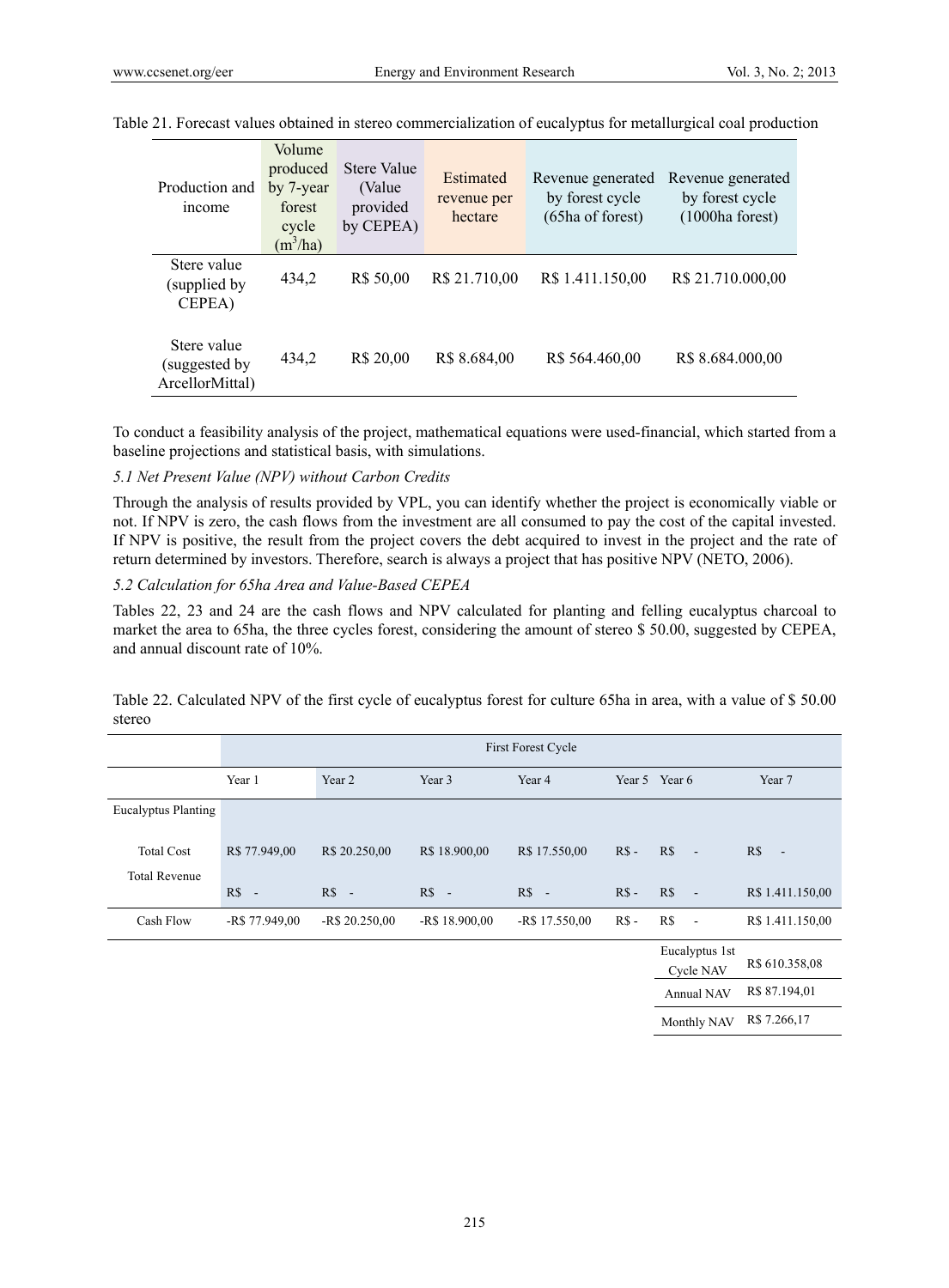|                      |                | Second Forest Cycle              |                |                |         |                                 |                                 |  |  |  |  |  |  |  |
|----------------------|----------------|----------------------------------|----------------|----------------|---------|---------------------------------|---------------------------------|--|--|--|--|--|--|--|
|                      | Year 8         | Year 9                           | Year 10        | Year 11        | Year 12 | Year 13                         | Year 14                         |  |  |  |  |  |  |  |
| Eucalyptus Planting  |                |                                  |                |                |         |                                 |                                 |  |  |  |  |  |  |  |
| <b>Total Cost</b>    | R\$18.090,00   | R\$14.850,00                     | R\$14.850,00   | R\$14.850,00   | $RS -$  | R\$<br>$\overline{\phantom{a}}$ | R\$<br>$\overline{\phantom{a}}$ |  |  |  |  |  |  |  |
| <b>Total Revenue</b> | $R\$<br>$\sim$ | $R\$<br>$\overline{\phantom{a}}$ | $RS -$         | R\$<br>$\sim$  | $RS -$  | R\$<br>$\overline{\phantom{a}}$ | R\$ 1.411.150,00                |  |  |  |  |  |  |  |
| Cash Flow            | $-R$18.090.00$ | $-R$ 14.850,00$                  | $-R$14.850,00$ | $-R$14.850,00$ | $RS -$  | R\$<br>$\overline{\phantom{a}}$ | R\$1.411.150,00                 |  |  |  |  |  |  |  |
|                      |                |                                  |                |                |         | Eucalyptus $2nd$                |                                 |  |  |  |  |  |  |  |
|                      |                |                                  |                |                |         | <b>Cycle NAV</b>                | R\$ 674.125,12                  |  |  |  |  |  |  |  |
|                      |                |                                  |                |                |         | <b>Annual NAV</b>               | R\$ 96.303,59                   |  |  |  |  |  |  |  |
|                      |                |                                  |                |                |         | Monthly NAV                     | 8.025,30<br>R\$                 |  |  |  |  |  |  |  |

Table 23. Calculated NPV of the second cycle of eucalyptus forest for culture 65ha in area, with a value of \$ 50.00 stereo

Table 24. Calculated NPV of the third cycle forestry culture eucalyptus 65ha in area, with a value of \$ 50.00 stereo

|                                           |                       |                                 |                | Third Forest Cycle    |         |                                 |                 |
|-------------------------------------------|-----------------------|---------------------------------|----------------|-----------------------|---------|---------------------------------|-----------------|
|                                           | Year 15               | Year 16                         | Year 17        | Year 18               | Year 19 | Year 20                         | Year 21         |
| <b>Eucalyptus Planting</b>                |                       |                                 |                |                       |         |                                 |                 |
| <b>Total Cost</b><br><b>Total Revenue</b> | R\$18.090,00          | R\$14.850,00                    | R\$14.850,00   | R\$14.850,00          | $RS -$  | R\$<br>$\blacksquare$           | R\$<br>÷,       |
|                                           | R\$<br>$\blacksquare$ | R\$<br>$\overline{\phantom{a}}$ | R\$<br>$\sim$  | R\$<br>$\blacksquare$ | $RS -$  | R\$<br>$\blacksquare$           | R\$1.411.150,00 |
| Cash Flow                                 | $-R$18.090.00$        | $-R$14.850,00$                  | $-R$14.850,00$ | $-R$14.850,00$        | $RS -$  | R\$<br>$\overline{\phantom{a}}$ | R\$1.411.150,00 |
|                                           |                       |                                 |                |                       |         | Eucalyptus $3rd$                |                 |
|                                           |                       |                                 |                |                       |         | <b>Cycle NAV</b>                | R\$ 674.125,12  |
|                                           |                       |                                 |                |                       |         | Annual NAV                      | R\$ 96.303,59   |
|                                           |                       |                                 |                |                       |         | Monthly NAV                     | R\$ 8.025,30    |

## *5.3 Net Present Value (NPV) with Carbon Credits*

In this subchapter are the calculations considering the values of marketing ton of carbon captured in the two markets REC: Market regulated by the Kyoto Protocol, in the manner pre-2012 and average values applied, and the Voluntary Market. It is here that all revenue from the sale of each REC planned for 7 years is inputted the beginning of each forest cycle. In Table 25 are simulations of revenue earned through the sale of CERs estimated in Table 20 of the previous chapter, considering an average value of \$ 20.00 for the value and market price adjusted \$3.10 for the voluntary markets, as referenced in chapter 2. The conversion rate used was U.S.  $\$$  1.00 = R \$ 2.09, extracted on 11/28/2012 Central Bank (Central Bank, 2012).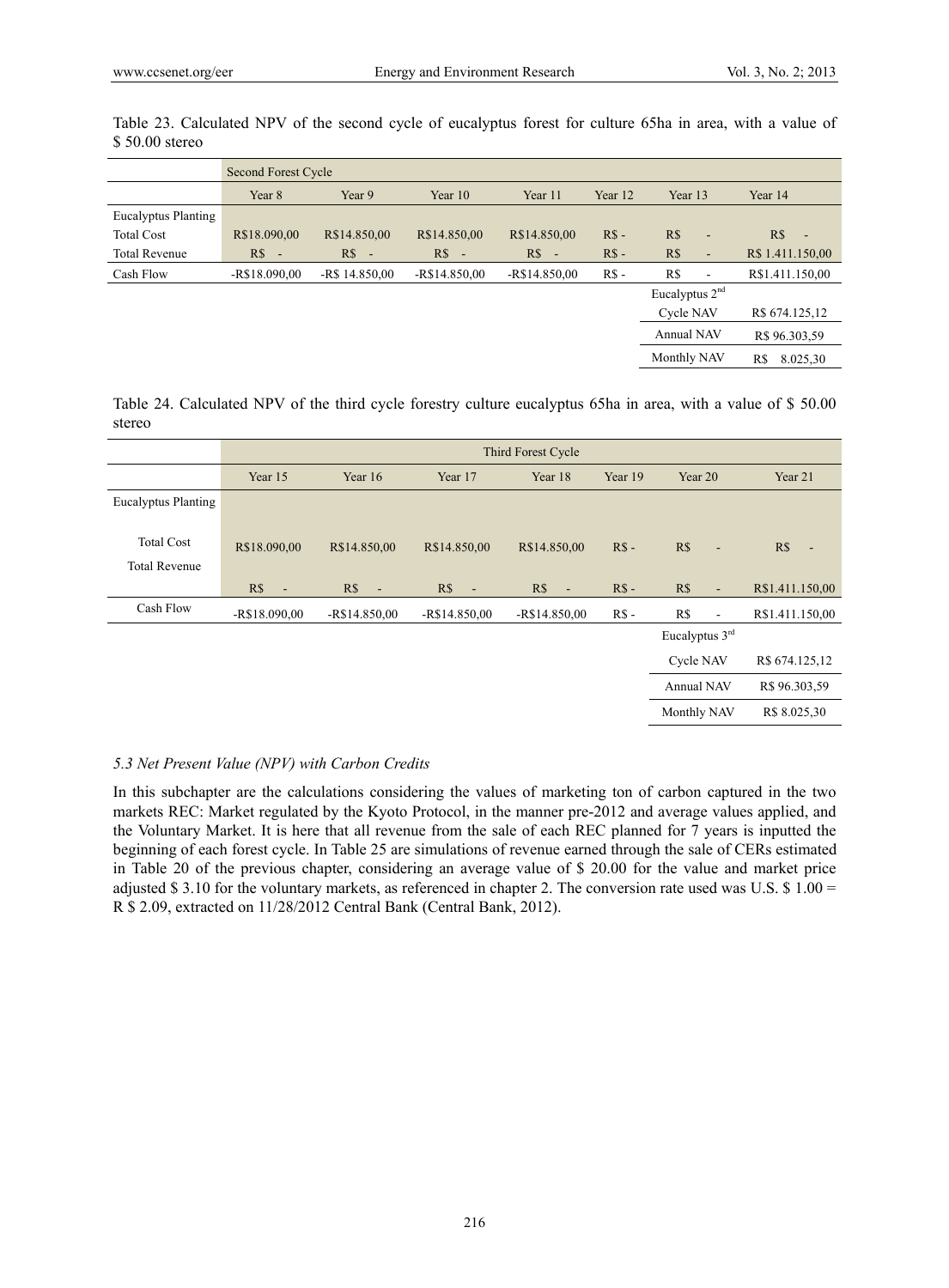|                         |                              |                 |      | Amount                  |                  |                    |
|-------------------------|------------------------------|-----------------|------|-------------------------|------------------|--------------------|
|                         |                              |                 |      | of carbon               |                  |                    |
|                         |                              |                 |      | captured                |                  |                    |
|                         |                              |                 |      | per                     |                  |                    |
|                         |                              | Value per       |      | hectare for             |                  |                    |
|                         |                              | ton of          |      | each                    |                  |                    |
|                         |                              | CO <sub>2</sub> |      | forest                  | Expected value   | Expected value per |
|                         |                              | (US\$/Ton       | Area | cycle                   | per forest cycle | forest cycle       |
|                         |                              | $CO2$ )         | (ha) | (t CO <sub>2</sub> /ha) | (US\$)           | (R\$)              |
|                         | 1 <sup>st</sup> Forest cycle | 20              | 65   | 458,77                  | \$596.401,00     | R\$ 1.246.478,09   |
|                         |                              | 20              | 1000 | 458,77                  | \$9.175.400,00   | R\$ 19.176.586,00  |
| <b>Regulated Market</b> | $2nd$ Forest cycle           | 20              | 65   | 498,65                  | \$648.245,00     | R\$ 1.354.832,05   |
|                         |                              | 20              | 1000 | 498,65                  | \$9.973.000,00   | R\$ 20.843.570,00  |
|                         | 3 <sup>rd</sup> Forest cycle | 20              | 65   | 498,65                  | \$648.245,00     | R\$ 1.354.832,05   |
|                         |                              | 20              | 1000 | 498,65                  | \$9.973.000,00   | R\$ 20.843.570,00  |
|                         | 1 <sup>st</sup> Forest cycle | 3,1             | 65   | 458,77                  | \$92.442,16      | R\$ 193.204,10     |
|                         |                              | 3,1             | 1000 | 458,77                  | \$1.422.187,00   | R\$ 2.972.370,83   |
| Voluntary Market        | $2nd$ Forest cycle           | 3,1             | 65   | 498,65                  | \$100.477,98     | R\$ 209.998,97     |
|                         |                              | 3,1             | 1000 | 498,65                  | \$1.545.815,00   | R\$ 3.230.753,35   |
|                         | 3 <sup>rd</sup> Forest cycle | 3,1             | 65   | 498,65                  | \$100.477,98     | R\$ 209.998,97     |
|                         |                              | 3,1             | 1000 | 498,65                  | \$1.545.815,00   | R\$ 3.230.753,35   |

# Table 25. Projected revenue obtained through marketing REC

# *5.4 Calculation for 65ha Area, Value-Based CEPEA*

Table 26 are the cash flows and NPV calculated for planting and felling eucalyptus market charcoal to the area of 65ha in the three cycles forest, considering the amount of stereo \$ 50, 00, suggested by CEPEA, the annual discount rate of 10% and revenue from REC traded on Regulated Markets. This is the most optimistic scenario, since here applies the highest price per ton of carbon and also the highest value for the sale of stereo for the production of coking coal.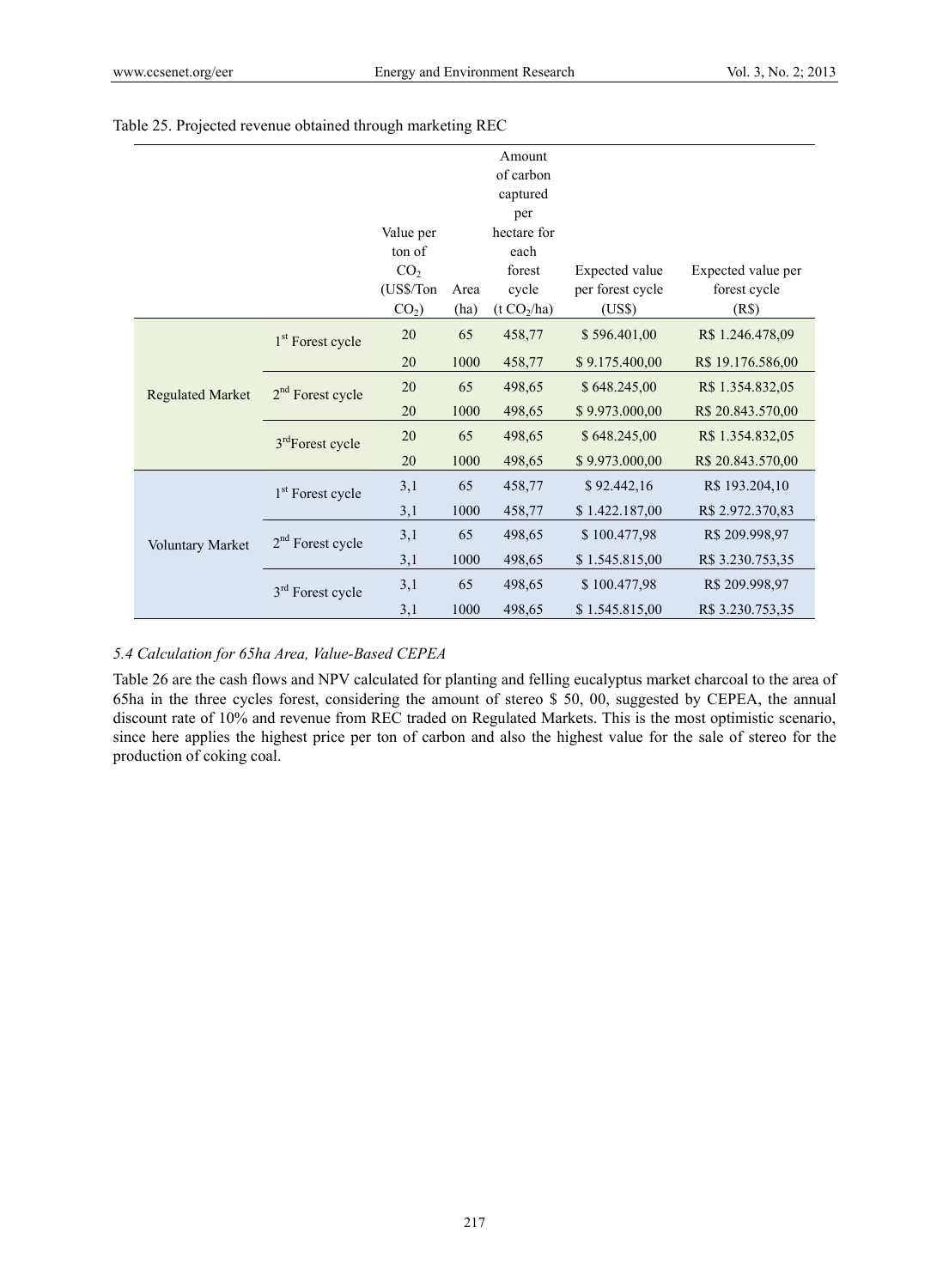Table 26. - NPV calculated in three cycles forest for culture eucalyptus 65ha in area, with stereo value of \$ 50.00, and revenue from REC in the regulated market

|                            |                   |                    |                     |                       |        |                       |        | <b>First Forest Cycle</b> |                              |                   |                          |            |              |
|----------------------------|-------------------|--------------------|---------------------|-----------------------|--------|-----------------------|--------|---------------------------|------------------------------|-------------------|--------------------------|------------|--------------|
|                            | Year1             |                    | Year <sub>2</sub>   |                       | Year3  |                       | Year4  |                           | Year <sub>5</sub>            | Year <sub>6</sub> |                          | Year7      |              |
| <b>Eucalyptus Planting</b> |                   |                    |                     |                       |        |                       |        |                           |                              |                   |                          |            |              |
| Total cost                 | R\$               | 77,949.00          | R\$                 | 20.250,00             | R\$    | 18,900.00             | R\$    | 17.550.00                 | R\$                          | R\$               | ٠                        | R\$        |              |
| Revenue - Eucalyptus       | R\$               |                    | R\$                 |                       | R\$    |                       | R\$    |                           | R\$                          | R\$               |                          | <b>R\$</b> | 1.411.150,00 |
| CER-<br>Revenue            |                   |                    |                     |                       |        |                       |        |                           |                              |                   |                          |            |              |
| <b>Regulated Market</b>    | R\$               | 1.246.478,09       |                     |                       |        |                       |        |                           |                              |                   |                          |            |              |
| Cash Flow                  | R\$               | 1.168.529,09 - R\$ |                     | 20.250,00 - R\$       |        | 18.900,00 - R\$       |        | 17.550,00                 | R\$                          | R\$               | $\overline{\phantom{a}}$ | R\$        | 1.411.150,00 |
|                            |                   |                    |                     |                       |        |                       |        |                           |                              |                   |                          |            |              |
|                            |                   |                    | Second Forest Cycle |                       |        |                       |        |                           |                              |                   |                          |            |              |
|                            | Year <sub>8</sub> |                    | Year9               |                       | Year10 |                       | Year11 |                           | Year12                       | Year13            |                          | Year14     |              |
| <b>Eucalyptus Planting</b> |                   |                    |                     |                       |        |                       |        |                           |                              |                   |                          |            |              |
| Total cost                 | R\$               | 18.090.00          | <b>R\$</b>          | 14,850.00             | R\$    | 14.850.00             | R\$    | 14,850.00                 | R\$                          | R\$               |                          | R\$        |              |
| Revenue - Eucalyptus       | R\$               |                    | R\$                 |                       | R\$    |                       | R\$    |                           | R\$                          | R\$               |                          | <b>R\$</b> | 1.411.150,00 |
| CER-<br>Revenue            |                   |                    |                     |                       |        |                       |        |                           |                              |                   |                          |            |              |
| <b>Regulated Market</b>    | R\$               | 1.354.832.05       |                     |                       |        |                       |        |                           |                              |                   |                          |            |              |
| Cash Flow                  | R\$               | 1.336.742,05 - R\$ |                     | 14.850,00 - R\$       |        | 14.850,00 - R\$       |        | 14.850,00                 | R\$                          | R\$               | $\sim$                   | <b>R\$</b> | 1.411.150,00 |
|                            |                   |                    |                     |                       |        |                       |        |                           |                              |                   |                          |            |              |
|                            |                   |                    |                     |                       |        |                       |        | Third Forest Cycle        |                              |                   |                          |            |              |
|                            | Year15            |                    | Year16              |                       | Year17 |                       | Year18 |                           | Year19                       | Year20            |                          | Year21     |              |
| <b>Eucalyptus Planting</b> |                   |                    |                     |                       |        |                       |        |                           |                              |                   |                          |            |              |
| Total cost                 | R\$               | 18.090,00          | R\$                 | 14.850,00             | R\$    | 14.850,00             | R\$    | 14.850,00                 | R\$                          | R\$               | ÷.                       | R\$        |              |
| Revenue - Eucalyptus       | R\$               |                    | <b>R\$</b>          |                       | R\$    |                       | R\$    |                           | R\$                          | R\$               |                          | <b>R\$</b> | 1.411.150,00 |
| CER-<br>Revenue            |                   |                    |                     |                       |        |                       |        |                           |                              |                   |                          |            |              |
| <b>Regulated Market</b>    | R\$               | 1.354.832,05       |                     |                       |        |                       |        |                           |                              |                   |                          |            |              |
| Cash Flow                  | R\$               | 1.336.742,05 - R\$ |                     | 14.850,00 - R\$       |        | 14.850,00 - R\$       |        | 14.850,00                 | R\$                          | R\$               | $\sim$                   | R\$        | 1.411.150,00 |
|                            |                   |                    |                     |                       |        |                       |        |                           |                              |                   |                          |            |              |
|                            |                   | NAVEucalyptus      |                     |                       |        | <b>NAV Eucalyptus</b> |        |                           | <b>NAV Eucalyptus</b>        |                   |                          |            |              |
|                            |                   | 1stforest cycle    | R\$                 | 1.743.519,98          |        | 2ndforest cycle       | R\$    |                           | 1.905.790,62 3rdforest cycle | R\$               | 1.905.790.62             |            |              |
| <b>Regulated Market</b>    | Annual            |                    |                     |                       |        |                       |        |                           |                              |                   |                          |            |              |
|                            | <b>NAV</b>        |                    | R\$                 | 249.074,28 Annual NAV |        |                       | R\$    |                           | 272.255.80 Annual NAV        | R\$               | 272.255,80               |            |              |
|                            | Monthly NAV       |                    | R\$                 | 20.756,19 Monthly NAV |        |                       | R\$    |                           | 22.687.98 Monthly NAV        | R\$               | 22.687,98                |            |              |

Table 27 are the cash flows and NPV calculated for planting and felling eucalyptus charcoal to market the area to 65ha, the three cycles forest, considering the amount of stereo \$ 50.00, suggested by CEPEA, the annual discount rate of 10% and revenue from REC traded on voluntary markets.

Table 27. NPV calculated for the three cycles forest for culture eucalyptus 65ha in area, with stereo value of \$ 50.00, and revenue in the voluntary market REC

|                            | <b>First Forest Cycle</b> |                         |                   |                |                   |                          |                   |                          |                                 |                   |                          |         |                  |
|----------------------------|---------------------------|-------------------------|-------------------|----------------|-------------------|--------------------------|-------------------|--------------------------|---------------------------------|-------------------|--------------------------|---------|------------------|
|                            | Year 1                    |                         | Year <sub>2</sub> |                | Year <sub>3</sub> |                          | Year <sub>4</sub> |                          | Year <sub>5</sub>               | Year <sub>6</sub> |                          | Year7   |                  |
| <b>Eucalyptus Planting</b> |                           |                         |                   |                |                   |                          |                   |                          |                                 |                   |                          |         |                  |
| <b>Total Cost</b>          | R\$                       | 77.949,00               | R\$               | 20.250,00      | R\$               | 18.900.00                | R\$               | 17.550.00                | R\$                             | RS                | $\overline{\phantom{a}}$ | R\$     |                  |
| Revenue - Eucalyptus       | R\$                       |                         | R\$               |                | R\$               |                          | R\$               |                          | R\$                             | RS                |                          |         | R\$ 1.411.150,00 |
| Revenue CER-Voluntary      |                           | R\$ 193.204,10          |                   |                |                   |                          |                   |                          |                                 |                   |                          |         |                  |
| Cash Flow                  |                           | R\$ 115.255,10 -R\$     |                   | 20.250,00 -R\$ |                   | 18.900.00                | $-RS$             | 17.550.00                | R\$                             | <b>R\$</b>        | $\overline{\phantom{a}}$ |         | R\$ 1.411.150,00 |
|                            |                           |                         |                   |                |                   |                          |                   |                          |                                 |                   |                          |         |                  |
|                            |                           |                         |                   |                |                   |                          |                   | Second Forest Cycle      |                                 |                   |                          |         |                  |
|                            | Year <sub>8</sub>         |                         | Year <sub>9</sub> |                | Year 10           |                          | Year 11           |                          | Year <sub>12</sub>              | Year 13           |                          | Year 14 |                  |
| Eucalyptus Planting        |                           |                         |                   |                |                   |                          |                   |                          |                                 |                   |                          |         |                  |
| <b>Total Cost</b>          | R\$                       | 18.090.00               | R\$               | 14.850,00      | R\$               | 14.850.00                | R\$               | 14.850.00                | R\$                             | RS                | $\overline{a}$           | R\$     |                  |
| Eucalyptus Revenue         | R\$                       |                         | R\$               | $\overline{a}$ | R\$               | ۰                        | R\$               | ۰                        | R\$<br>$\overline{\phantom{a}}$ | RS                | $\overline{\phantom{a}}$ |         | R\$ 1.411.150,00 |
| Revenue CER-Voluntary      |                           | R\$ 209.998,97          |                   |                |                   |                          |                   |                          |                                 |                   |                          |         |                  |
| Cash Flow                  |                           | R\$ 191.908,97 -R\$     |                   | 14.850.00 -R\$ |                   | 14.850.00                | -R\$              | 14.850.00                | R\$                             | RS                | ÷,                       |         | R\$ 1.411.150,00 |
|                            |                           |                         |                   |                |                   |                          |                   |                          |                                 |                   |                          |         |                  |
|                            |                           |                         |                   |                |                   |                          |                   | Third Forest Cycle       |                                 |                   |                          |         |                  |
|                            | Year 15                   |                         | Year 16           |                | Year 17           |                          | Year 18           |                          | Year 19                         | Year 20           |                          | Year 21 |                  |
| Eucalyptus Planting        |                           |                         |                   |                |                   |                          |                   |                          |                                 |                   |                          |         |                  |
| <b>Total Cost</b>          | R\$                       | 18.090,00               | R\$               | 14.850,00      | R\$               | 14.850,00                | R\$               | 14.850,00                | R\$                             | R\$               | $\overline{a}$           | R\$     |                  |
| Eucalyptus Revenue         | R\$                       |                         | R\$               |                | R\$               | $\overline{\phantom{a}}$ | R\$               | $\overline{\phantom{a}}$ | R\$                             | RS                | $\overline{a}$           |         | R\$ 1.411.150,00 |
| Revenue CER-Voluntary      |                           | R\$ 209.998,97          |                   |                |                   |                          |                   |                          |                                 |                   |                          |         |                  |
| Cash Flow                  |                           | R\$ 191.908,97 -R\$     |                   | 14.850,00 -R\$ |                   | 14.850.00                | $-Rs$             | 14.850,00                | R\$                             | RS                |                          |         | R\$ 1.411.150,00 |
|                            |                           |                         |                   |                |                   |                          |                   |                          |                                 |                   |                          |         |                  |
|                            |                           | NA VEucalyptu           |                   |                |                   |                          |                   |                          |                                 |                   |                          |         |                  |
|                            |                           | s <sup>1st</sup> Forest |                   |                |                   | NAVEucalyptus2ndFor      |                   |                          | NAVEucalyptus3rdFor             |                   |                          |         |                  |
| Voluntary Market           |                           | Cycle                   | $\overline{RS}$   | 785.998.17     |                   | est Cycle                | R\$               | 865.033,27               | est Cycle                       | <b>RS</b>         | 865.033,27               |         |                  |
|                            |                           | Annual NAV              | $\overline{RS}$   | 112,285,45     |                   | Annual NAV               | $\overline{RS}$   | 123.576,18               | Annual NAV                      | <b>RS</b>         | 123.576,18               |         |                  |
|                            |                           | Monthly NAV             | RS                | 9.357,12       |                   | Monthly NAV              | RS                | 10.298,02                | Monthly NAV                     | RS                | 10.298,02                |         |                  |

## *5.5 Calculation for 65 ha Area and Value-Based Arcelor Mittal*

Table 28 are the cash flows and NPV calculated for planting and felling eucalyptus charcoal to market the area to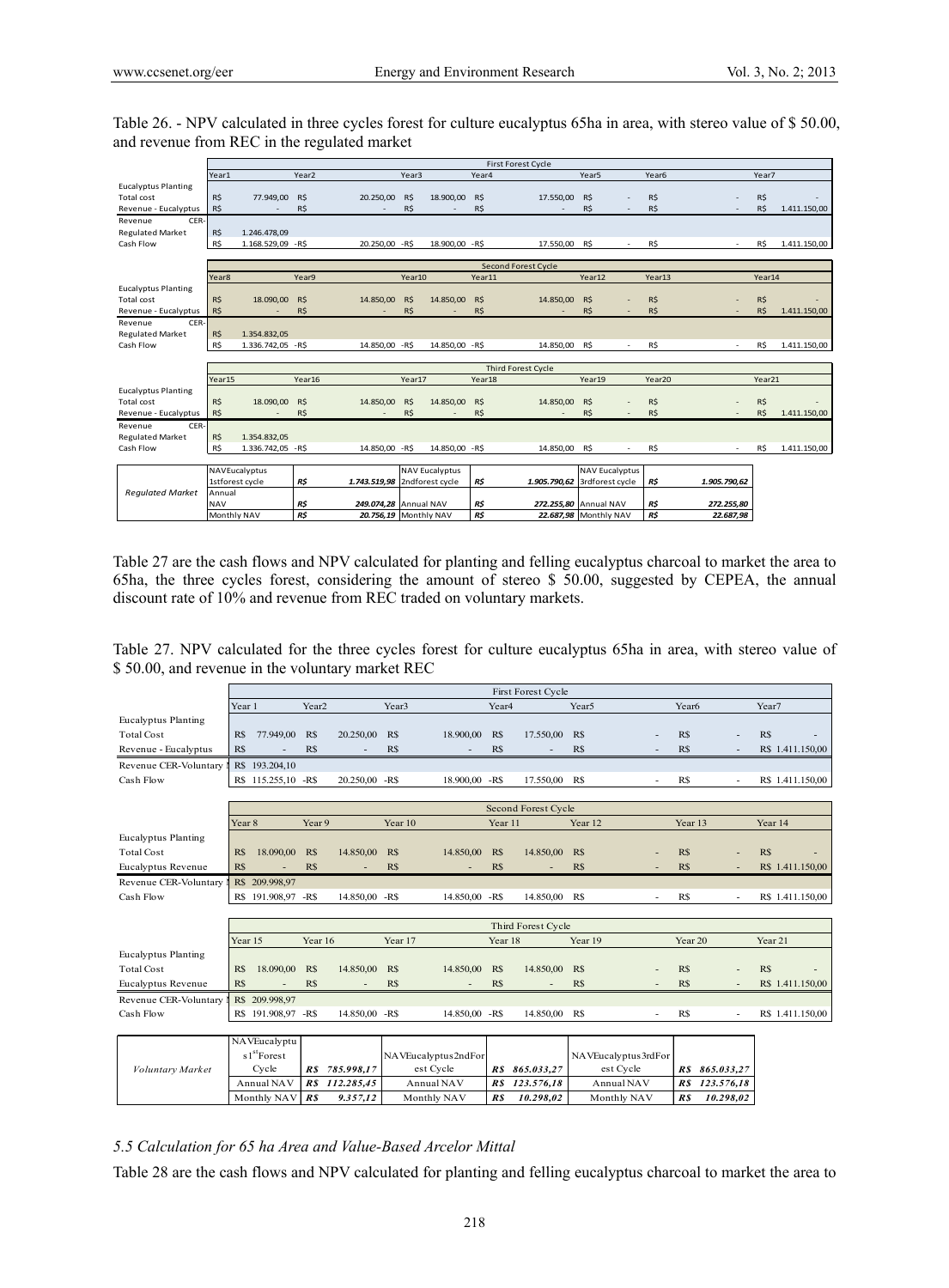65ha, the three cycles forest, considering the amount of stereo \$ 20.00, suggested by Arcelor Mittal, the annual discount rate of 10% and revenue from REC traded on Regulated Markets.

Table 28. NPV calculated in three cycles forest for culture eucalyptus 65ha in area, with stereo value of \$ 20.00, and revenue from REC in the regulated market

|                              | <b>FirstForest Cycle</b> |                      |                   |                        |         |                     |         |                        |                       |            |              |         |            |
|------------------------------|--------------------------|----------------------|-------------------|------------------------|---------|---------------------|---------|------------------------|-----------------------|------------|--------------|---------|------------|
|                              | Year 1                   |                      | Year <sub>2</sub> |                        | Year 3  |                     | Year 4  |                        | Year 5                | Year 6     |              | Year 7  |            |
| <b>Eucalyptus Planting</b>   |                          |                      |                   |                        |         |                     |         |                        |                       |            |              |         |            |
| <b>Total Cost</b>            | R\$                      | 77.949.00            | R\$               | 20.250,00              | R\$     | 18,900.00           | R\$     | 17.550.00              | R\$                   | R\$        |              | R\$     |            |
| Eucalyptus Revenue           | R\$                      |                      | R\$               |                        | R\$     |                     | R\$     |                        | R\$                   | <b>R\$</b> |              | R\$     | 564,460.00 |
| Revenue CER-Regulated Market | R\$                      | 1.246.478.09         |                   |                        |         |                     |         |                        |                       |            |              |         |            |
| Cash Flow                    | R\$                      | 1.168.529,09 -R\$    |                   | 20.250,00 -R\$         |         | 18.900,00 -R\$      |         | 17.550,00 R\$          |                       | R\$        |              | R\$     | 564.460,00 |
|                              |                          |                      |                   |                        |         |                     |         |                        |                       |            |              |         |            |
|                              |                          | SecondForest Cycle   |                   |                        |         |                     |         |                        |                       |            |              |         |            |
|                              | Year <sub>8</sub>        |                      | Year 9            |                        | Year 10 |                     | Year 11 |                        | Year 12               | Year 13    |              | Year 14 |            |
| <b>Eucalyptus Planting</b>   |                          |                      |                   |                        |         |                     |         |                        |                       |            |              |         |            |
| <b>Total Cost</b>            | R\$                      | 18.090,00            | R\$               | 14.850,00              | R\$     | 14.850,00           | R\$     | 14.850,00              | R\$                   | R\$        |              | R\$     |            |
| <b>Eucalyptus Revenue</b>    | R\$                      |                      | R\$               |                        | R\$     |                     | R\$     |                        | R\$                   | R\$        |              | R\$     | 564.460,00 |
| Revenue CER-Regulated Market | R\$                      | 1.354.832,05         |                   |                        |         |                     |         |                        |                       |            |              |         |            |
| Cash Flow                    | R\$                      | 1.336.742,05 - R\$   |                   | 14.850,00 -R\$         |         | 14.850,00 -R\$      |         | 14.850,00 R\$          | ٠                     | R\$        |              | R\$     | 564.460,00 |
|                              |                          |                      |                   |                        |         |                     |         |                        |                       |            |              |         |            |
|                              |                          |                      |                   |                        |         |                     |         | ThirdForest Cycle      |                       |            |              |         |            |
|                              | Year 15                  |                      | Year 16           |                        | Year 17 |                     | Year 18 |                        | Year 19               | Year 20    |              | Year 21 |            |
| <b>Eucalyptus Planting</b>   |                          |                      |                   |                        |         |                     |         |                        |                       |            |              |         |            |
| <b>Total Cost</b>            | R\$                      | 18,090.00            | R\$               | 14.850,00              | R\$     | 14.850,00           | R\$     | 14.850,00              | R\$                   | R\$        |              | R\$     |            |
| Eucalyptus Revenue           | R\$                      |                      | R\$               |                        | R\$     |                     | R\$     |                        | R\$                   | R\$        |              | R\$     | 564.460,00 |
| Revenue CER-Regulated Market | R\$                      | 1.354.832,05         |                   |                        |         |                     |         |                        |                       |            |              |         |            |
| Cash Flow                    | R\$                      | 1.336.742.05 - R\$   |                   | 14.850,00 -R\$         |         | 14.850.00 - R\$     |         | 14,850.00 R\$          |                       | R\$        |              | R\$     | 564.460,00 |
|                              |                          |                      |                   |                        |         |                     |         |                        |                       |            |              |         |            |
|                              |                          | NAVEucalyptus1stFore |                   |                        |         | NAVEucalyptus2ndFor |         |                        | NAVEucalyptus3rdFor   |            |              |         |            |
| <b>Regulated Market</b>      | st Cycle                 |                      | R\$               | 1.309.034,13 est Cycle |         |                     | R\$     | 1.471.304,77 est Cycle |                       | R\$        | 1.471.304,77 |         |            |
|                              | Annual NAV               |                      | R\$               | 187.004,88 Annual NAV  |         |                     | R\$     |                        | 210.186,40 Annual NAV | R\$        | 210.186,40   |         |            |
|                              | Monthly NAV              |                      | R\$               | 15.583,74 Monthly NAV  |         |                     | R\$     |                        | 17.515,53 Monthly NAV | R\$        | 17.515,53    |         |            |

Table 29 are the cash flows and NPV calculated for planting and felling eucalyptus charcoal to market the area to 65ha, the three cycles forest, considering the amount of stereo \$ 20.00, suggested by Arcelor Mittal, the annual discount rate of 10% and revenue from REC marketed in Voluntary Markets.

Table 29. NPV calculated in three cycles forest for culture eucalyptus 65ha in area, with stereo value of \$ 20.00, and revenue in the Voluntary Market REC

|                     |                                                       |                   | Ano 8                                        | Amo 9             |                             | Ano 10    |                         | Ano 11     |                          | Ano 12                  |            | Ano 13         |                          | Ano 14            |            |  |
|---------------------|-------------------------------------------------------|-------------------|----------------------------------------------|-------------------|-----------------------------|-----------|-------------------------|------------|--------------------------|-------------------------|------------|----------------|--------------------------|-------------------|------------|--|
|                     | Plantio de Eucalipto                                  |                   |                                              |                   |                             |           |                         |            |                          |                         |            |                |                          |                   |            |  |
|                     | Total de Custos                                       |                   | 18,090.00<br>R\$                             | R\$               | 14,850.00                   | 訳多        | 14,850.00               | <b>RS</b>  | 14,850.00                | 訳多                      |            | R\$            |                          | R\$               |            |  |
|                     | Receita - eucalipto                                   |                   | RS                                           | RS                |                             | RS        |                         | 訳多         |                          | 訳多                      |            | R\$            |                          | BS.               | 564,460.00 |  |
|                     | Receita REC-Mercado Voluntário<br>Fluxo de Caixa      |                   | R\$<br>209,998.97<br>191,908.97<br>R\$       | $-52.5$           | 14,850.00                   | $-0.5$    | 14,850.00               | $-335$     | 14,850.00                | R\$                     |            | R\$            | $\sim$                   | R\$               | 564,460.00 |  |
|                     |                                                       |                   |                                              |                   |                             |           |                         |            |                          |                         |            |                |                          |                   |            |  |
|                     |                                                       |                   |                                              |                   |                             |           |                         |            | Terceiro Ciclo Florestal |                         |            |                |                          |                   |            |  |
|                     |                                                       |                   | Ano 15                                       | Ano 16            |                             | Ano 17    |                         | Ano 18     |                          | Ano 19                  |            | Ano 20         |                          | Ano21             |            |  |
|                     | Plantio de Eucalipto                                  |                   |                                              |                   |                             |           |                         |            |                          |                         |            |                |                          |                   |            |  |
|                     | Total de Custos                                       |                   | 18,090.00<br>R\$                             | RS                | 14,850.00                   |           | R\$ 14,850.00           | 訳多         | 14,850.00                | R\$                     |            | R\$            |                          | BS.               |            |  |
|                     | Receita - eucalipto<br>Receita REC-Mercado Voluntário |                   | R\$                                          | R\$               |                             | R\$       |                         | R\$        |                          | R\$                     |            | R\$            |                          | R\$               | 564,460.00 |  |
|                     | Fluxo de Caixa                                        |                   | 209,998.97<br>R\$<br>R\$<br>191,908.97 - R\$ |                   | 14,850.00 R\$ 14,850.00 R\$ |           |                         |            | 14,850.00                | R\$                     |            | R\$            |                          | R\$               | 564,460.00 |  |
|                     |                                                       |                   |                                              |                   |                             |           |                         |            |                          |                         |            |                |                          |                   |            |  |
|                     |                                                       |                   |                                              |                   |                             |           | VPL Eucalipto           |            |                          | VPL Eucalipto           |            |                |                          |                   |            |  |
|                     |                                                       |                   | VPLEucalipto 1o                              |                   |                             | 20 ciclo  |                         |            |                          | 30 ciclo                |            |                |                          |                   |            |  |
|                     | Mescado Voluntário                                    |                   | ciclo florestal                              | R\$               | 351,512.33                  | florestal |                         | R\$        | 430,547.43               | florestal               |            | Ħ              | 430,547.43               |                   |            |  |
|                     |                                                       |                   | <b>VPL</b> Anual<br><b>VPL</b> mensal        | R\$<br>E\$        | 3,210.05<br>4,184.67        |           | VPL Anual<br>VPL mensal | E\$<br>E\$ | 61.506.78<br>5,125.56    | VPL Anual<br>VPL mensal |            | B<br><b>zs</b> | 61,506.78<br>5,125.56    |                   |            |  |
| tabela 29           |                                                       |                   |                                              |                   |                             |           |                         |            |                          |                         |            |                |                          |                   |            |  |
|                     |                                                       |                   |                                              |                   |                             |           |                         |            |                          |                         |            |                |                          |                   |            |  |
|                     |                                                       |                   |                                              |                   |                             |           |                         |            |                          |                         |            |                |                          |                   |            |  |
|                     |                                                       | FirstForest Cycle |                                              |                   |                             |           |                         |            |                          |                         |            |                |                          |                   |            |  |
|                     |                                                       |                   |                                              |                   |                             |           |                         |            |                          |                         |            |                |                          |                   |            |  |
|                     | Year 1<br>Year <sub>2</sub>                           |                   |                                              | Year <sub>3</sub> |                             |           | Year <sub>4</sub>       |            | Year 5                   | Year 6                  |            |                |                          | Year <sub>7</sub> |            |  |
| Eucalyptus Planting |                                                       |                   |                                              |                   |                             |           |                         |            |                          |                         |            |                |                          |                   |            |  |
| <b>Total Cost</b>   |                                                       |                   |                                              |                   |                             |           |                         |            |                          |                         |            |                |                          |                   |            |  |
|                     | R\$<br>77,949.00                                      | R\$               | 20,250.00                                    | R\$               | 18,900.00                   | R\$       |                         | 17,550.00  | R\$                      |                         | R\$        |                |                          | R\$               |            |  |
| Eucalyptus Revenue  | R\$                                                   | R\$               | $\qquad \qquad \blacksquare$                 | R\$               |                             | R\$       |                         |            | R\$                      |                         | R\$        |                | $\overline{\phantom{a}}$ | R\$               | 564,460.00 |  |
| CER-<br>Revenue     |                                                       |                   |                                              |                   |                             |           |                         |            |                          |                         |            |                |                          |                   |            |  |
|                     |                                                       |                   |                                              |                   |                             |           |                         |            |                          |                         |            |                |                          |                   |            |  |
| Voluntary Market    | R\$<br>193,204.10                                     |                   |                                              |                   |                             |           |                         |            |                          |                         |            |                |                          |                   |            |  |
| Cash Flow           | R\$<br>115,255.10 -R\$                                |                   | 20,250.00 -R\$                               |                   | 18,900.00 -R\$              |           |                         | 17,550.00  | R\$                      | ٠                       | R\$        |                | $\sim$                   | R\$               | 564,460.00 |  |
|                     |                                                       |                   |                                              |                   |                             |           |                         |            |                          |                         |            |                |                          |                   |            |  |
|                     |                                                       |                   |                                              |                   |                             |           |                         |            |                          |                         |            |                |                          |                   |            |  |
|                     |                                                       |                   |                                              |                   |                             |           | SecondForest Cycle      |            |                          |                         |            |                |                          |                   |            |  |
|                     | Year <sub>8</sub>                                     | Year <sub>9</sub> |                                              | Year 10           |                             |           | Year 11                 |            | Year <sub>12</sub>       |                         |            | Year 13        |                          | Year 14           |            |  |
| Eucalyptus Planting |                                                       |                   |                                              |                   |                             |           |                         |            |                          |                         |            |                |                          |                   |            |  |
|                     |                                                       |                   |                                              |                   |                             |           |                         |            |                          |                         |            |                |                          |                   |            |  |
| <b>Total Cost</b>   | R\$<br>18,090.00                                      | R\$               | 14,850.00                                    | R\$               | 14,850.00                   | R\$       |                         | 14,850.00  | R\$                      |                         | R\$        |                |                          | R\$               |            |  |
| Eucalyptus Revenue  | <b>R\$</b>                                            | <b>R\$</b>        | ٠                                            | R\$               |                             | R\$       |                         |            | R\$                      |                         | <b>R\$</b> |                |                          | R\$               | 564,460.00 |  |
| Revenue<br>CER-     |                                                       |                   |                                              |                   |                             |           |                         |            |                          |                         |            |                |                          |                   |            |  |
| Voluntary Market    | R\$<br>209,998.97                                     |                   |                                              |                   |                             |           |                         |            |                          |                         |            |                |                          |                   |            |  |
|                     |                                                       |                   |                                              |                   |                             |           |                         |            |                          |                         |            |                |                          |                   |            |  |
| Cash Flow           | <b>R\$</b><br>191.908.97 -R\$                         |                   | 14.850.00 -R\$                               |                   | 14.850.00 -R\$              |           |                         | 14.850.00  | R\$                      |                         | <b>R\$</b> |                |                          | R\$               | 564,460.00 |  |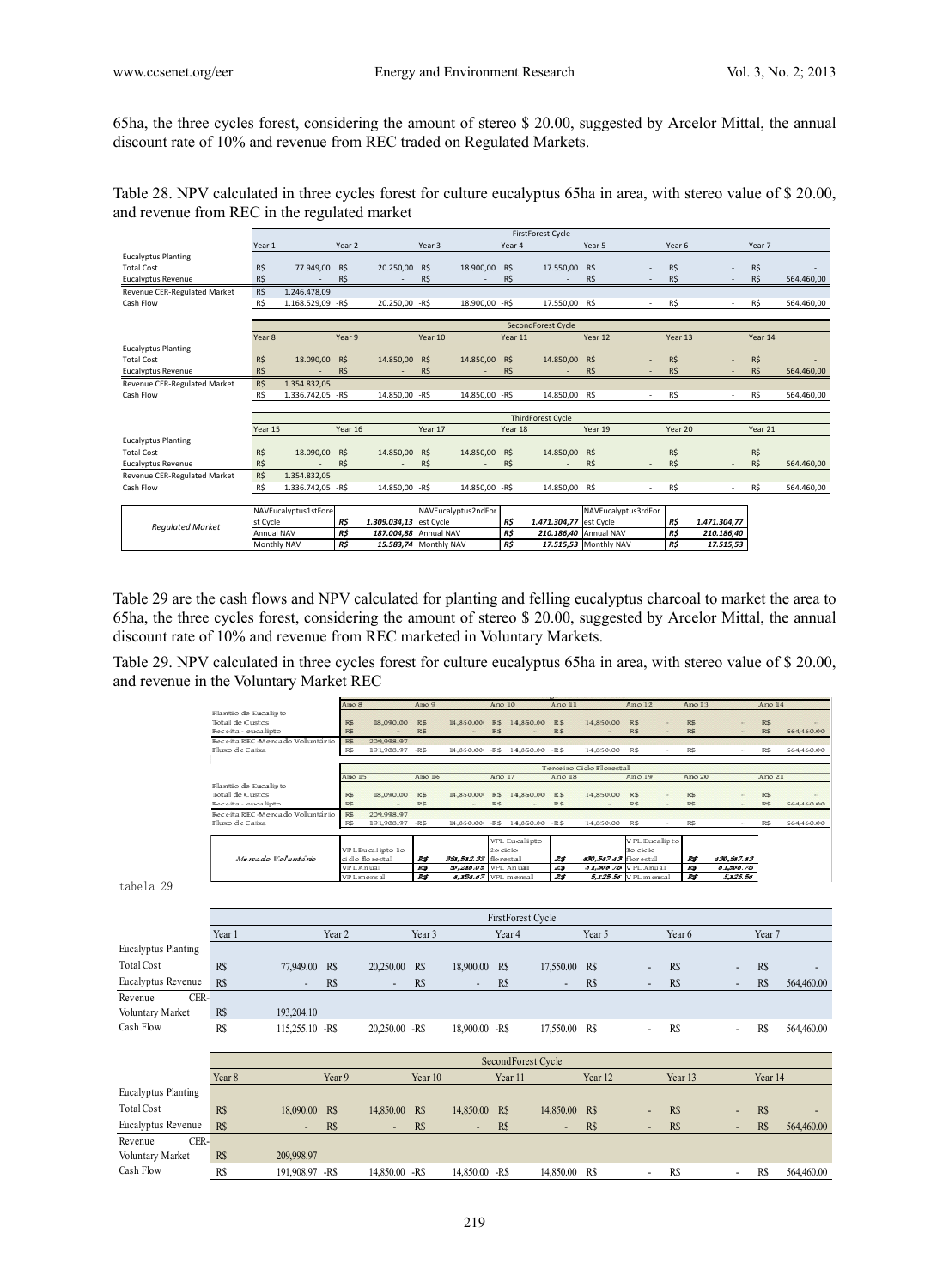This is the best scenario, since here applies the lower the price per ton of carbon and also the lowest value for the sale of stereo for the production of coking coal.

*5.6 Evaluating the Results Properly Said* 

The calculations presented in the previous subchapter are considering 3 variables:

- Area for the planting of 65 ha or 1000 HA;
- Value stereo eucalyptus wood stand, with data from the CEPEA and Arcelor Mittal;
- Value applied to a ton of carbon captured in Regulated Markets and Voluntary.

Table 30 summarizes the analysis performed in this section.

Table 30. NPV calculated in three cycles forest for culture eucalyptus associate of the REC market planted on a 65ha farm

|                         | Monthly NAV 65ha<br>Suggested |             | Monthly NAV 65ha | Monthly NAV 65ha         |                          |
|-------------------------|-------------------------------|-------------|------------------|--------------------------|--------------------------|
|                         | Stere value                   | without REC |                  | withCER-Regulated Market | withCER-Voluntary Market |
| <b>CEPEA</b><br>Arcelor | R\$ 50,00                     |             | R\$ 8.025,30     | R\$ 22.687,98            | R\$ 10.298,02            |
| Mittal                  | R\$ 20.00                     | R\$         | 2.852.85         | R\$ 17.515,53            | 5.125,56                 |

Thus, the estimate is more economically aggressive to plant eucalyptus in order to market the production of coking coal, considering the price suggested by CEPEA stereo and sale of REC in the Regulated Market.

#### **6. Conclusion and Suggestion for New Research**

All calculations made show that all options resulting from combinations of the variables showed positive values of NPV. Eucalyptus plantations to meet demand for coking coal generation without considering the sale of REC, in itself shows a profitable operation.

Taking up by analyzing the different NPV results for each combination made for planting in the area of 65 ha, Table 30, compared with the average revenue of Table 21, divided into two studies:

- Average revenue livestock without considering the depreciation of R\$14,730.28;
- Average revenue of ranching considering depreciation of R\$ 12,267.45.

For both cases, only the planting of eucalyptus shows not bring economic advantage to that get with livestock, comparing cash flows. However, in adding up the revenues obtained by the sale of REC in the regulated markets of U.S. \$ 22,678.98 to U.S. \$ 17,515.53, which provides a considerably higher value in the sale of carbon credits compared to the voluntary markets, R\$10,298.02 to R\$5,515.56, brings an economic-financial advantage when adopting this strategy in increasing the income of small producers. In bringing up the revenue from the sale of REC start of each forest cycle, income is sufficient for the cultivation of livestock can be stopped without causing harm to the producer.

In considering the specific nature of this research, the following are some suggestions of related work that could increase knowledge about the subject studied here, such as expanding the model studied here researching up on creating a cooperative of producers of eucalyptus; study creation of an association of coal for generation of steel near the region studied; analyze the logistics network in the region and suggestions for new adaptations in various modes to meet the production flow of wood to the charcoal and charcoal production undertaken by steelmakers and finally find similar solutions outside Brazil so that we can assess whether the cultures of other countries use different criteria.

# **References**

- Açobrasil. (2009). *Sustainability Report*. São Paulo. Retrieved April 11, 2013, from http://www.acobrasil.org.br/site/portugues/sustentabilidade/downloads/Relatorio\_2009.pdf
- Aleixo. (2007). *Change of Beneficiary Form and reoccupation of the Batch Settlement Chapel, Conception Macabu, RJ* (Master thesis)*.* Retrieved from 211F. Dissertation. Institute of Human and Social Sciences, Federal Rural University of Rio de Janeiro, Seropédica.

AMS-Mining Association of Forestry. (2005). Perspectives and Trends Wood Supply for the Forest-Based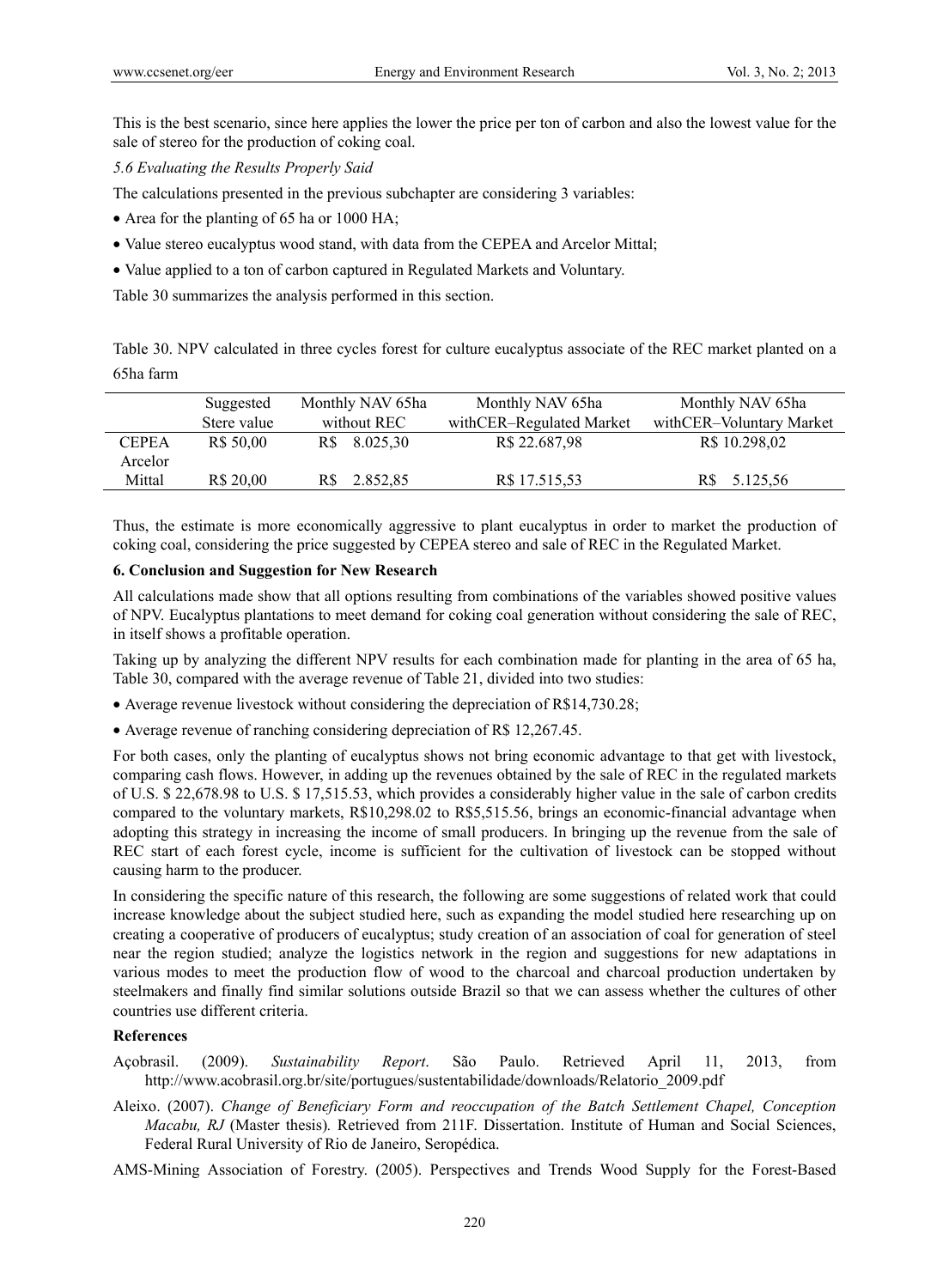Industry in Brazil. *Minas Gerais.* Retrieved September 30, 2010, from http://www.silviminas.com.br/Publicacao/Arquivos/publicacao\_131.pdf

- Arcelor, M. (2008). Forestry Partners Program*. Minas Gerais.* Retrieved July 12, 2010, from http://www.arcelormittalbioenergia.com.br/index.asp?Grupo=2&SubGrupo=9
- Arnt, R. (2000). Sequestration legal. *Exame, São Paulo: Editora Abril,* 716, 99-106.
- BACEN-Banco Central do Brasil. (2013). Currency Conversion. Retrieved from http://www4.bcb.gov.br/pec/conversao/conversao.asp
- Bermann, C. (2002). *Energy in Brazil: To what? For what? Crises and alternatives for a sustainable country.* Rio de Janeiro: Physics Bookstore.
- BNDES-National Bank for Economic and Social Development. (2002). *The Clean Development Mechanism Guidance.* Rio de Janeiro.
- Booth, W. C., Colomb, G. G., & Williams, J. M. (2008). *The Craft of Research.* USA: Chicago. http://dx.doi.org/10.7208/chicago/9780226062648.001.0001
- Brito, O. J. (2013). *Report on the Production Chain Charcoal in São Paulo*. Retrieved April 11, 2013, from http://www.ipef.br/tecprodutos/procarvao/procarvao.pdf
- CEPEA-Center for Advanced Studies in Applied Economics from USP. (2012). *Forestry Bulletin.* Retrieved November 26, 2012, from http://www.cepea.esalq.usp.br/florestal/files/2012/09set.pdf
- CIDE-Foundation Centre for Information and Data in Rio de Janeiro. (2012). *Data in Rio de Janeiro.* Rio de Janeiro. Retrieved September 18, 2012, from http://www.cide.rj.gov.br
- Colombo, S., Pepper, A. S., & Hatakeyama, K. (2013). *Charcoal Production in Cylindrical Vertical Furnaces: A Sustainable Model.* Retrieved April 11, 2013, from http://www.simpep.feb.unesp.br/anais/anais\_13/artigos/1208.pdf
- Costa, F. P. (2009). *Production Costs in Cattle.* Retrieved November 17, 2009, from http://www.cnpgc.embrapa.br/publicacoes/cot/cot104/COT104.pdf
- Demo, P. (1994). *Research and Knowledge Building: Methods in Scientific Way of Habermas.* Rio de Janeiro: Brazilian Time.
- EMBRAPA-Brazilian Company of Support for Livestock and Agriculture. (2002). *Macroprogram 1: Strategic Research Embrapa in Brazil.* Brasília. Retrieved April 14, 2010, from http://www.macroprograma1.cnptia.embrapa.br/
- Green, A. G., & Unruh, J. D. (2010). Clean Development Mechanism Afforestation and Reforestation projects: implications for local agriculture. *CAB Reviews: Perspectives in Agriculture, Veterinary Science, Nutrition and Natural Resources, 5*.
- Gunther, H. (2006). Qualitative research versus quantitative research: that is the question. *Brasília, 22*(2). Retrieved 2010, from the settlement of the settlement of the settlement of the settlement of the settlement of the settlement of the settlement of the settlement of the settlement of the settlement of the settlement of the http://www.scielo.br/scielo.php?script=sci\_arttext&pid=S0102-37722006000200010&lng=en&nrm=iso
- Hasenclever, L. (2005). *Local development in the state of Rio de Janeiro: advanced studies in local realities.* Rio de Janeiro: Editora e-papers.
- Hasenclever, L., Faure, Y., & Neto, R. S. (2003). *Local economic development in the state of Rio de Janeiro: Four exploratory studies: Fields, Itaguaí, Macae and New Freiburg.* Rio de Janeiro: Editora e-papers.
- Indicators of Costs, Productivity, Income Credits and Carbon Plantations of Eucalyptus and Pinus in Small Rural Properties. (2005). Paraná. Retrieved March 3, 2010, http://www.cnpf.embrapa.br/publica/comuntec/edicoes/com\_tec136.pdf
- Jara, C. J. (1998). *Sustainability of Local Development-Challenges in Building a Process.* Brasilia: the Inter-American Institute for Cooperation on Agriculture (IICA).
- Kyoto, Protocol. (1997). *Convention-United Nations Framework on Climate Change.* Retrieved October 17, 2009, from http://www.mct.gov.br/index.php/content/view/28739.html
- LIVESTOCK. (2012). *Cotação da Arroba de Boi Para Abate.* Retrieved November 29, 2012, from http://www.pecuaria.com.br/cotacoes.php
- M Ethodology of Scientific Knowledge. (2000). São Paulo: Atlas.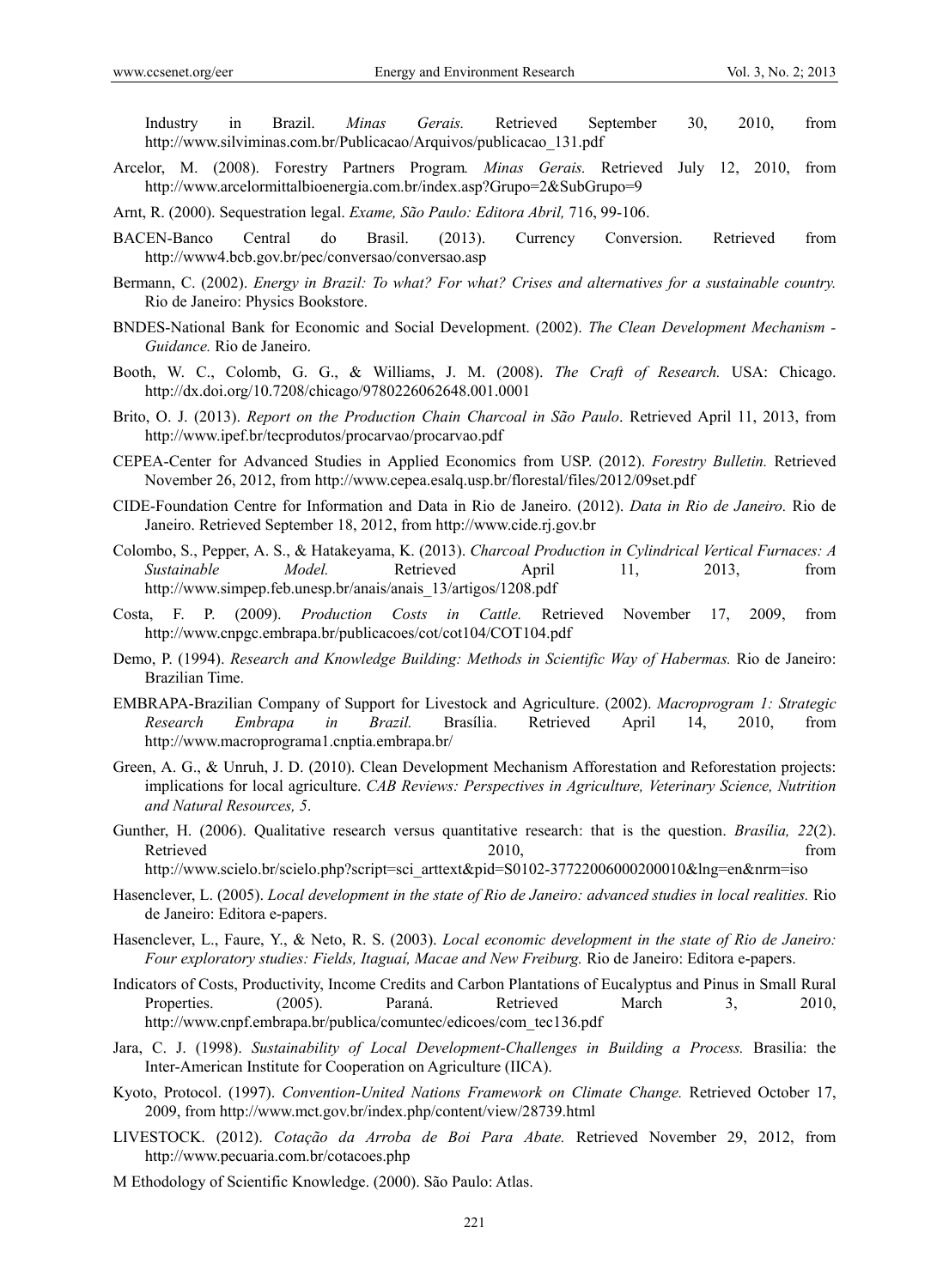- Manual of Forestry. (2008). *Minas Gerais*. Retrieved July 12, 2010, from http://www.arcelormittalbioenergia.com.br/arquivos/38\_manual.pdf
- Marafon, G. J., & Brook, M. A. (2004). *Family Farming and Rural Tourism in the State of Rio de Janeiro.* Rio de Janeiro. Retrieved October 6, 2009, from http://www.sober.org.br/palestra/5/244.pdf
- Ministry of the Environment-Mma. (2002). *Eligibility Criteria and Indicators for Sustainability Assessment Project that Contribual for Climate Change Mitigation and the Promotion of Sustainable Development* (p. 42). Brasília.
- Neto, A. A. (2006). *Financial Mathematics and Its Applications*. Sao Paulo: Atlas.
- New Directions for Fluminense Economy. (2008). *Opportunities and Challenges of Growth of the Interior.* Rio de Janeiro: Editora e-papers.
- Nozoe, N. (2009). *Sesmarias Possession and Land in Colonial Brazil.* Department of Economics, Faculty of Economics, Management and Accounting. University of São Paulo: FEA-USP, São Paulo. Retrieved October 5, 2009, from http://www.anpec.org.br/revista/vol7/vol7n3p587\_605.pdf
- Plant Carbon Project. (2204). *Minas Gerais*. Retrieved July 17, 2010, from http://www.plantar.com.br/portal/page/portal/plantar/projeto\_carbono/introducao
- Puentes, Renzo Sebastián Eduardo Solari. (2010). *Expansion Of Planted Forests in Brazil With Energy Purposes And Its Influence In Emissions Of Greenhouse Effect Gases-GHG: Analysis Of Two Future Scenarios.* (Master thesis). Retrieved from Combra Luiz Alberto Institute of Postgraduate Studies and Research (COPPE), Federal University of Rio de Janeiro, Rio de Janeiro.
- Renner, Rosana Maria. (2004). *And Carbon Sequestration Feasibility of New Reforestation in Brazil.* Dissertation (Master thesis), Department of Agricultural Sciences, Universidade Federal do Paraná, Curitiba.
- Rodigheri, H. R. (2010). *Forestry as an Alternative to Increased Employment and Income in Rural Land.* Retrieved May 9, 2010, from http://www.cnpf.embrapa.br/publica/circtec/edicoes/circ-tec42.pdf
- Schier. (2005). *Controller CUC-As a Management Tool.* São Paulo: Editora Juruá.
- Segala, C. Z. S., & Silva, I. T. (2010). *Counting the cost of milk production on a farm in the municipality of Irani-SC.* Retrieved January 29, 2010, from http://www.custoseagronegocioonline.com.br/numero1v3/Custos% 20the% 20leite.pdf
- Sepúlveda, S., Wilkinson, J., Tiburcio, B., & Herrera, S. (2008). *Agroeneria and Development of Isolated Rural Communities.* Brasilia: IICA.
- Shell, J. Y., Alegre, J. C., & Pocomucha, V. (2007). *Reservations Determinación of them in her Biomass Carbon Air Systems Theobroma Cacao L.* Agroflorestales of in el Department of San Martín, Peru*.* Costa Rica. Retrieved November 28, 2009, from http://revistas.concytec.gob.pe/pdf/ecol/v3n1-2/a25v3n1-2.pdf
- Sources, A. A., Da Silva, M. L., Valverde, S. R., & Souza, A. L. (2003). Analysis of Forest Activities in the municipality of Viçosa*-MG Minas Gerais: Society of Forest Research - Tree Magazine, 27*(4), 517-525.
- Spode, R. D. (2007). *Profitability Economic Culture of Eucalyptus Benefited with Carbon Credits.* 78F. Working End of Course (Specialization in Capital Markets) Graduate Program in Management, Federal University of Rio Grande do Sul, Porto Alegre.
- Supply Chain Wood. (2007). volume 6, Brasília.
- Tasso, D. C., & Birth, E. Q. (2005). Kyoto Protocol-Analysis of Financial Aspects of Carbon Market. In: Scientific Symposium Fucape Production, 3, 2005. *Victory. Annals electronic ... Win: Fucape, 2005*. Retrieved October 22, 2009, from http://www.fucape.br/simposio/3/artigos/carla20tasso%%%20e% 20edson 20queiroz.pdf
- Thyssenkrupp Steel. (2010). *Rio de Janeiro*. Retrieved July 2, 2010, from http://www.thyssenkrupp-steel-europe.com/csa/pt/index.jsp
- Toledo, P. (2001). The Clean Development Mechanism and Restoration Forestry. *Economic Information, SP, 31*(3).
- UFPR; ECOPLAN. (2003). *Feasibility study for establishment of forests fixing carbon: a case study in the southern state of Paraná* (p. 93)*.* Curitiba.